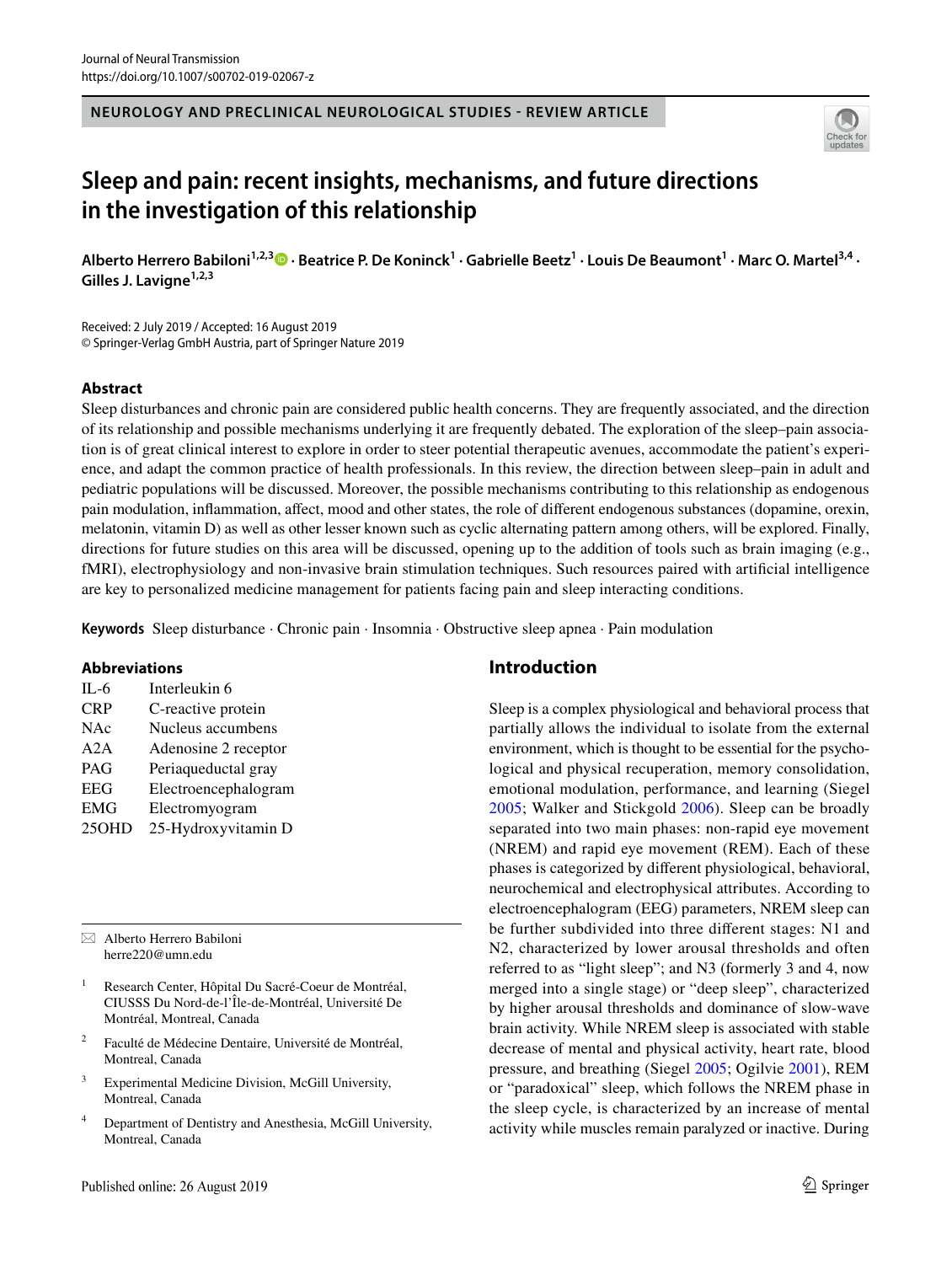REM phase, EEG patterns are more variable and physiological parameters such as heart rate, blood pressure or breathing frequency are unstable. Dreams occur in all sleep stages but REM is characterized by more vivid or creative dreams (Siegel [2011](#page-12-2)). In healthy adults, sleep onset usually occurs within 20–30 min of going to bed. A typical night of sleep encompasses 3–5 NREM to REM ultradian cycles (90 min on average, except for the first cycle which lasts about 120 min), where lighter sleep turns into deep sleep, which is then followed by a REM phase. As the night advances, duration and frequency of stage N3 decrease, stage 2 becomes more predominant, and REM phases become longer (Chokroverty [2010\)](#page-10-0).

It has been reported that sleep difficulties (initiating and maintaining sleep, and experiencing inadequate sleep) can afect approximately 20–30% of the Western population on a daily to weekly basis (Hillman and Lack [2013](#page-10-1)), and as much as 45% according to a survey performed in Australia (Adams et al. [2017](#page-9-0)). Sleep loss impairs cognition, decision making, psychomotor function, mood, and immune function (Dinges et al. [1997;](#page-10-2) Killgore et al. [2006\)](#page-11-0). In addition, poor sleep quality is considered a risk factor for cardiovascular disease, dementia, obesity, diabetes, depression, pain and mortality, among others (Yin et al. [2017;](#page-13-1) Shi et al. [2018](#page-12-3); Fatima et al. [2016](#page-10-3); Cappuccio et al. [2008](#page-10-4); Gangwisch et al. [2007;](#page-10-5) Zhai et al. [2015](#page-13-2)). These physical and psychological changes can significantly affect health, well-being, and quality of life, sometimes leading to suicidal ideation (Pigeon et al. [2012](#page-12-4); Bishop et al. [2018;](#page-9-1) Liu et al. [2019](#page-11-1); Afolalu et al. [2018](#page-9-2)). Moreover, inadequate sleep leads to a signifcant decrease in productivity and substantial fnancial and nonfnancial costs, becoming an important social and economic burden (Hillman et al. [2018](#page-10-6)) (Fig. [1\)](#page-1-0).

Pain was defned by the International Association for the Study of Pain (IASP) as "an unpleasant sensory and emotional experience associated with actual or potential tissue damage, or described in terms of such damage" (Treede [2018\)](#page-13-3). Although this defnition is probably the most frequently used, there is not a clear consensus about its utilization and recent efforts have been made in updating and reaching a more comprehensive defnition of pain. Lately, the following defnition was proposed: "Pain is a distressing experience associated with actual or potential tissue damage with sensory, emotional, cognitive, and social components" (Williams and Craig [2016\)](#page-13-4). In fact, pain is recognized as a very complex process generated by neural activity in a network composed of several diferent structures in the brain, called neuromatrix, where its diferent components may be associated with the anticipation of pain, the discrimination of pain, or with the unpleasant afective manifestations of pain (Melzack [1990;](#page-11-2) Price [2000\)](#page-12-5). Broadly speaking, pain can be classifed into three main categories: nociceptive; infammatory; and pathological. (1) Nociceptive, considered a normal physiological response and an early-warning protective system in order to minimize contact with damaging or noxious stimuli. (2) Infammatory, when the immune system gets activated by tissue injury or infection, and pain assists in the healing of the injury by discouraging physical contact and movement, thereby promoting recovery. As they are adaptive and protective in nature, these two types of pain are considered functional. The third pain category is (3) pathological, which is maladaptive as opposed to protective. It can be further subdivided into (a) neuropathic, resulting from a lesion in the peripheral or central nervous systems; or (b) dysfunctional, when there is no such damage or infammation (fbromyalgia, temporomandibular disorders, or irritable bowel syndrome).

Pain is considered as "acute" when lasting for a duration that does not exceed the expected healing period (usually nociceptive or infammatory), or as "chronic" when pain

<span id="page-1-0"></span>**Fig. 1** Consequences of chronic sleep–pain interaction

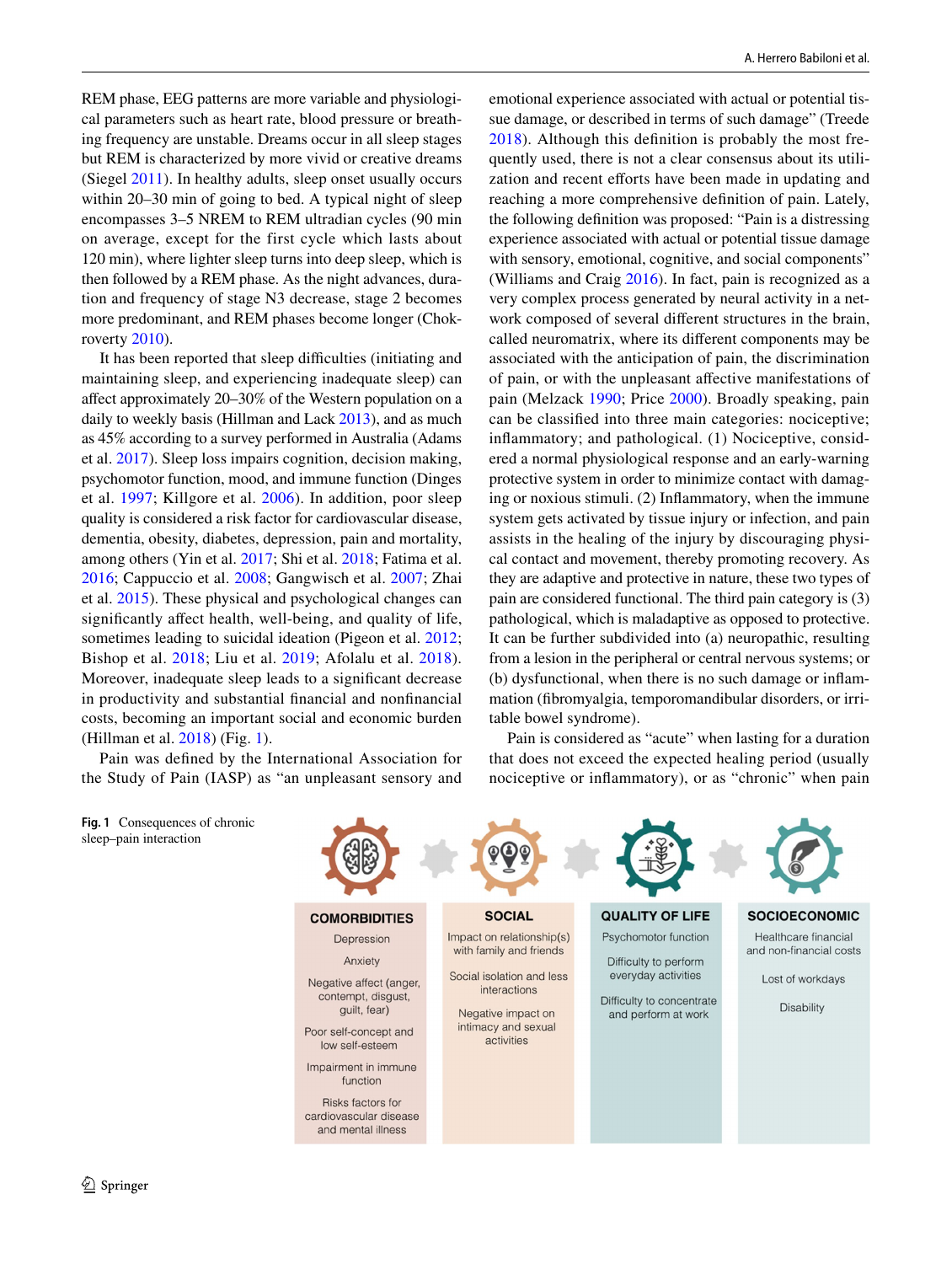outlasts or recurs beyond the expected 3- to 6-month healing period (often pathological) (Treede et al. [2019;](#page-13-5) Woolf [2010](#page-13-6)). It is reported that chronic pain afects nearly 20% of people worldwide, and that 15–20% of all physician visits are intended to address pain-related issues (Treede et al. [2015](#page-13-7)). Annual estimates of the direct and indirect costs linked to chronic pain reach 635 billions dollars strictly in the US (Gaskin and Richard [2012\)](#page-10-7), which represents a staggering economic and social burden. Beyond costs, chronic pain has a signifcant impact on patients' well-being and quality of life, affecting their mood, coping resources, expectations, sleep quality, physical function, and daily activities, being highly related with disability and suicidal risk (Racine [2018](#page-12-6); Duenas et al. [2016](#page-13-8); Turk et al. 2016) (Fig. [1\)](#page-1-0). Given the considerable suffering associated with pain, access to pain treatment is considered a basic human right by the World Health Organization (International Pain Summit of the International Association for the Study of P [2011](#page-11-3); Web statement on pain management guidance [2019](#page-13-9)).

In this review, an overview of studies that have examined the relationship between sleep and pain will be provided. The direction of this relationship will be discussed and the potential mechanisms underlying this relationship will be addressed. Finally, directions for future studies in the area of sleep and pain will be discussed.

# **The relationship between sleep and pain: what direction?**

Numerous cross-sectional studies have shown a high comorbidity between chronic pain and sleep impairments. A recent meta-analysis estimated a pooled prevalence of sleep disorders in 44% of adult chronic pain patients; insomnia (72%), restless leg syndrome (32%) and obstructive sleep apnea (32%) being the most common diagnoses (Mathias et al. [2018](#page-11-4)). The latter investigation also established that adult patients with chronic pain had worse measures for sleep onset latency and efficiency, time awake after onset and recurrent awakenings (large efects) when compared to controls. Moreover, chronic pain patients also exhibited worse scores on sleep-related measures such as total sleep time, light sleep duration (NREM 1), number of stage shifts, respiratory-related events and periodic limb movements, even though the efect sizes were small to medium (Mathias et al. [2018\)](#page-11-4). Although the association between poor quality and chronic pain seems obvious, its directionality has been debated for several years. Earlier, it was thought to be bidirectional, where sleep impairments were thought to exacerbate pain and pain was thought to contribute to sleep instability or disturbances. However, recent qualitative analyses of longitudinal (less time points, usually far apart in time) and micro-longitudinal (more time points, close in time) studies point toward a stronger and more consistent unidirectional efect of sleep causing pain exacerbation in adult populations, especially in experimental and acute pain models (Andersen et al. [2018](#page-9-3); Lavigne and Sessle [2016](#page-11-5); Finan et al. [2013;](#page-10-9) Lautenbacher et al. [2006;](#page-11-6) Schuh-Hofer et al. [2013](#page-12-7)). For instance, it has been shown that sleep deprivation protocols can induce hyperalgesic responses (i.e., abnormally increased sensitivity to pain) that correlate with electrophysiological measures (e.g., decrease in laser evoked potentials) in healthy individuals (Schuh-Hofer et al. [2013,](#page-12-7) [2015](#page-12-8)) and that some of those responses can be reversed by napping or short sleep, regardless of vigilance status (Faraut et al. [2015](#page-10-10)). Recent comprehensive literature reviews and a commentary have been published lately on the bidirectionality of sleep–pain in adults (Andersen et al. [2018;](#page-9-3) Haack et al. [2019](#page-10-11); Lautenbacher [2018\)](#page-11-7). For more information on this topic, the reader may refer to them.

Among pediatric populations, the bidirectionality of this relationship is also unclear. A systematic review of 56 studies that included diferent pain conditions supported a bidirectional relationship between sleep and pain intensity, where besides sleep problems predisposing to pain, studies based on behavioral assessments and polysomnography (PSG) generally detected a relationship between intense pain and disrupted sleep (Valrie et al. [2013](#page-13-10)). In addition, the majority of these studies indicated that even after controlling for confounding variables, intense pain was found to be predictive of disrupted sleep patterns, and more frequent headaches predicted sleep disorders symptoms such as parasomnias, sleep walking, and bruxism (Valrie et al. [2013](#page-13-10)). Nevertheless, fndings from recent studies are more contradictory. On one hand, in keeping with evidence from the adult population, a more linear relationship between pain intensity and sleep disturbances was observed in several investigations. In a study, 67 children between the ages of 10 and 17 diagnosed with acute musculoskeletal pain (<1 month duration) underwent 8 nights of sleep monitoring actigraphy and completed pain diaries twice a day. Generalized linear models were used in order to test nighttime sleep as a predictor of morning pain, and evening pain as a predictor of nighttime sleep. The authors found that shorter sleep duration and poorer sleep quality predicted higher morning pain intensity. However, evening pain did not predict nighttime sleep, suggesting that sleep defciency, as opposed to late-night pain, is more related to next-day pain (Lewandowski Holley et al. [2017](#page-11-8)). Furthermore, another study conducted in 60 children (10–18-year-olds) who underwent a major surgery used a multi-methods sleep assessment (electronic diaries, subjective ratings, validated questionnaire measures, and ambulatory actigraphy monitoring; therefore, objective and subjective assessments). Findings indicated that at an individual level, sleep quality and efficiency were signifcantly reduced at 2 weeks after the surgery, and that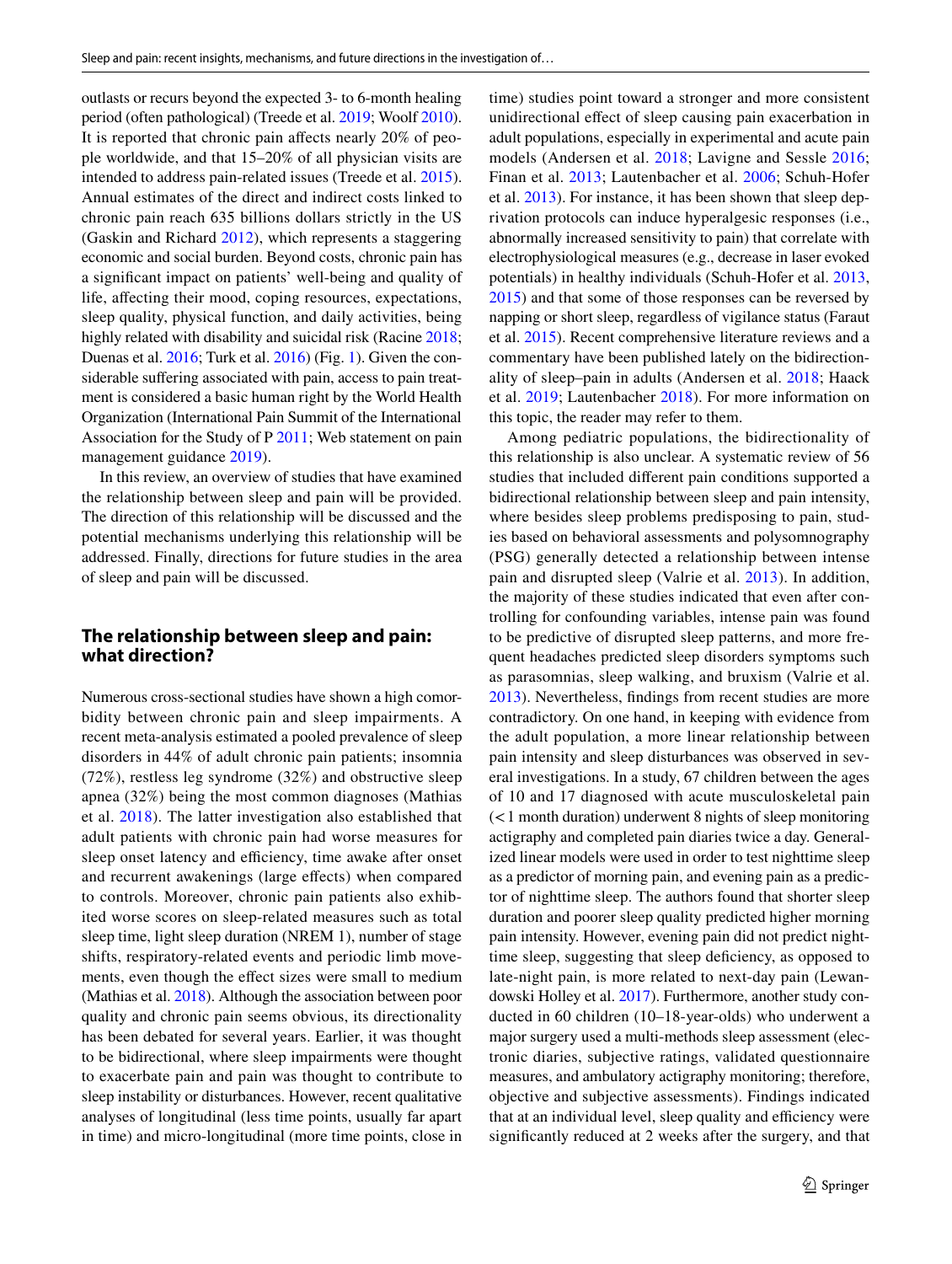poorer sleep quality was associated with greater next-day pain intensity (Rabbitts et al. [2017](#page-12-9)). In contrast, two studies conducted with sickle cell disease children (*n*=88 aged 8–17 years; *n*=30 African American 8–18 years) showed a bidirectional relationship, where poor subjective sleep quality and efficiency during the night were related to worse pain intensity the next day, and intense pain was related to poor sleep subjective sleep quality and efficiency that night (Valrie et al. [2019;](#page-13-11) Fisher et al. [2018\)](#page-10-12).

The sections above highlight the complexity of the sleep–pain relationship as well as the potential factors that might underlie the direction and magnitude of this relationship. Caution in the interpretation of these studies is necessary as many of them did not control for confounding variables such as pain comorbidities or mood disorders, which are known to account for some of the pain and sleep quality variability (Dubrovsky et al. [2017\)](#page-10-13). Another factor that should receive attention is the role of expectation and placebo/nocebo efects during sleep, as studies have shown that: (1) analgesic expectations induced before sleep produced a reduction in cortical arousals evoked by noxious stimuli during REM sleep (Laverdure-Dupont et al. [2018\)](#page-11-9); (2) induction of analgesic expectations before sleep led to a reduced nocturnal pain perception, subjective sleep disturbances, and activated brain processes that modulate incoming nociceptive signals diferentially according to sleep stage (Chouchou et al. [2018](#page-10-14)); (3) REM sleep appears to moderate the relationship between pain relief expectations and placebo analgesia (Chouchou et al. [2015](#page-10-15)); and (4) although nocebo efects (expectations of higher pain levels) can increase sensitivity to electrically induced pain, they do not explain sleep restriction-related hyperalgesia, as they appear to be mediated by diferent cortical mechanisms than sleep restriction (Ree et al. [2019\)](#page-12-10).

The possible variation between subjective or objective sleep measures needs to be considered as well, as it has been suggested that each of them may measure diferent aspects of sleep (Landry et al. [2015](#page-11-10); Wu et al. [2017](#page-13-12)) and, fnally, more refned methodological modeling approaches to capture directionality are warranted for future investigations.

# **Possible mechanisms underlying the sleep and pain relationship**

Sleep is an active process; it is not coma neither anesthesia. In fact, processing of sensory inputs could be preserved under particular circumstances (Mazza et al. [2012\)](#page-11-11). Brainevoked potentials to painful laser stimuli, which refect cortical activity, have been recorded during all sleep stages (Bastuji et al. [2008\)](#page-9-4). Research has shown that nociceptive stimuli can interrupt sleep (more easily in stage 1 or 2 when compared to deep sleep or REM), and produce signifcantly more arousals than non-nociceptive ones (Mazza et al. [2012](#page-11-11); Bentley et al. [2003;](#page-9-5) Lavigne et al. [2000](#page-11-12)). Moreover, electroencephalographic (EEG) thalamic signals seem to vary according to the nature of the awakenings (i.e., "spontaneous" vs "nociceptive-induced") (Peter-Derex et al. [2015](#page-12-11)).

Although the link between sleep and pain is widely established, the mechanisms underlying this relationship have yet to be fully elucidated. Diferent reports have pointed toward the potential role of endogenous pain modulation, infammatory markers, affect, mood and other states such as emotional distress or catastrophizing as possible mediators. Moreover, we will also discuss the potential importance of diferent endogenous substances and the role of other mechanisms such as brain anatomical areas or cyclic alternating pattern (Fig. [2\)](#page-4-0).

### **Endogenous pain modulation (EPM)**

EPM can be defned as the array of actions of several central nervous system (CNS) mechanisms that affect nociceptive signal processing. Deficient EPM can be represented by increased pain facilitation or impaired pain inhibition. Pain facilitation can be measured through temporal summation paradigms, by delivering suprathreshold noxious stimuli repeatedly in frequencies≤0.33 Hz that lead to increased pain perception (Price et al. [1977](#page-12-12)) and it is considered a clinical correlate of the wind-up phenomenon (Herrero et al. [2000](#page-10-16)). Pain inhibition can be assessed through conditioned pain modulation (CPM), offset analgesia, or a combination of both. CPM paradigms are the clinical equivalent of "pain inhibits pain" testing in animal models, which triggers diffuse noxious inhibitory controls, and it is usually induced by presenting two noxious stimuli in distant body sites simultaneously or sequentially (Nir and Yarnitsky [2015](#page-12-13)). Alternatively, offset analgesia is another paradigm that represents a temporal fltering of nociceptive information, where a disproportionately large decrease in pain perception after a brief, temporary increment of thermal pain stimulus occurs (Grill and Coghill [2002](#page-10-17); Moana-Filho et al. [2019](#page-11-13)). The presence of increased pain facilitation and impaired pain inhibition has been implicated in the development and maintenance of various chronic pain conditions, including musculoskeletal, visceral, and neuropathic pain (Edwards [2005;](#page-10-18) Staud [2012;](#page-13-13) Lewis et al. [2012;](#page-11-14) O'Brien et al. [2018](#page-12-14); Moana-Filho et al. [2018](#page-11-15); Arendt-Nielsen et al. [2008](#page-9-6)). In addition, it has been suggested that EPM testing can be used to predict pain onset and also pain treatment outcomes (Yarnitsky et al. [2014](#page-13-14); Yarnitsky [2015](#page-13-15); Moana-Filho and Herrero Babiloni [2018\)](#page-11-16).

The effects of sleep on EPM mechanisms have been investigated in diferent studies. Although both pain facilitation and inhibition mechanisms have been found to be altered in an insomnia population  $(n=17)$  when compared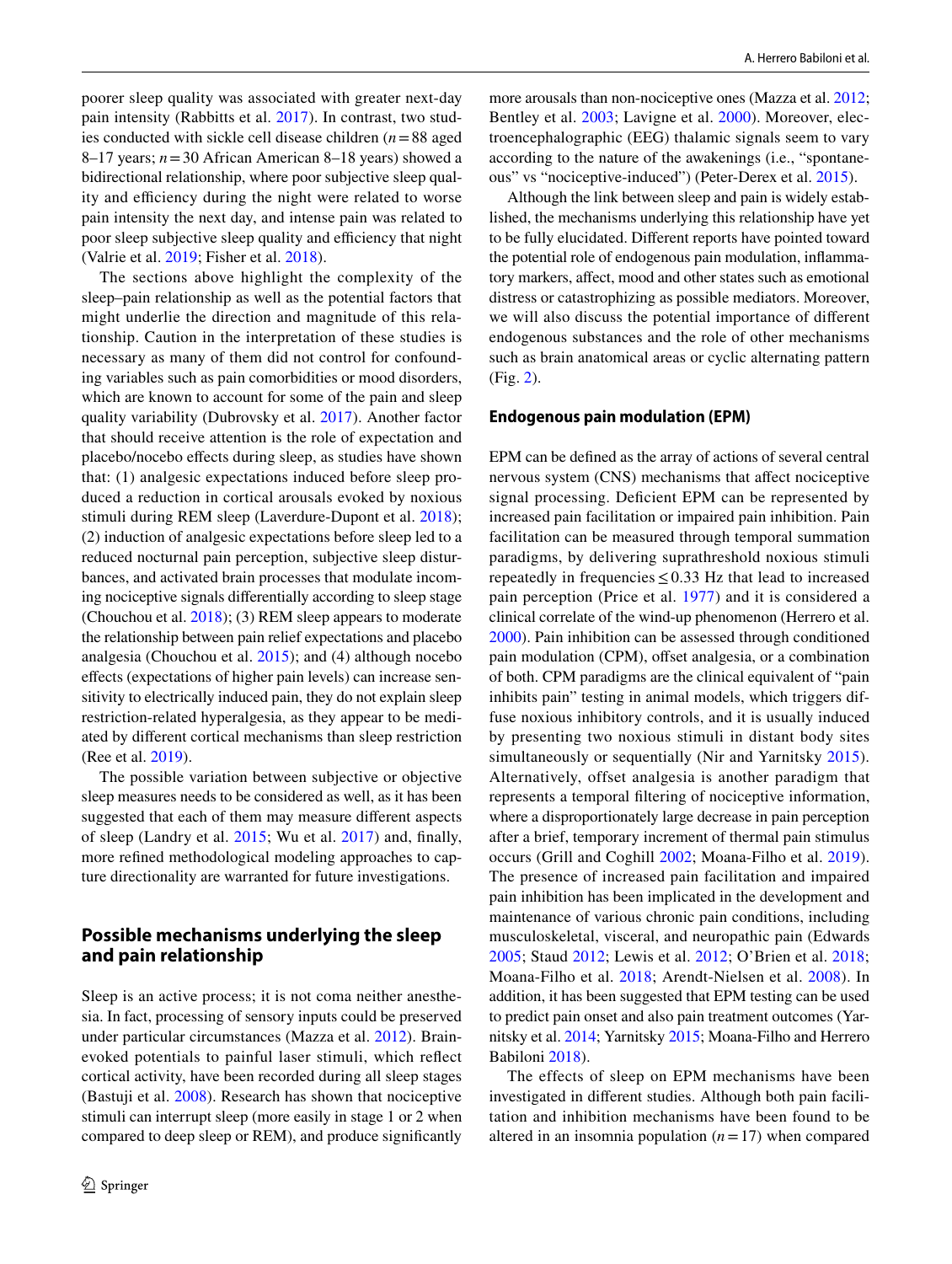

<span id="page-4-0"></span>**Fig. 2** Possible mechanisms underlaying the sleep–pain relationship in sleep and awake models

to controls (Haack et al. [2012](#page-10-19)), it has been suggested that pain inhibition could be more afected by sleep disruption than pain facilitation. Females were also found to be more susceptible to sleep deprivations efects in EPM than males (Finan et al. [2013](#page-10-9); Tiede et al. [2010;](#page-13-16) Eichhorn et al. [2018](#page-10-20)). A cross-over balanced study (i.e., one night of total sleep deprivation was contrasted with one night of habitual sleep) showed that the endogenous capacity to inhibit pain was only reduced in sleep-deprived females, further pointing toward a sex-dependent effect of total sleep deprivation on descending pain pathways (Eichhorn et al. [2018\)](#page-10-20). In another study conducted among healthy females in which partial sleep deprivation was induced by forced awakenings, a signifcant loss of pain inhibition and an increase in spontaneous pain were observed, suggesting that sleep continuity disturbance can impair EPM inhibitory function (Smith et al. [2007](#page-12-15)). On the contrary, other studies have shown absent-tomild efects of partial sleep restriction and sleep alterations in CPM and temporal summation measures, the latter being at odds with previous fndings. However, no sex-specifc efect was assessed (Matre et al. [2016](#page-11-17); Karmann et al. [2018](#page-11-18)).

Although conjectural, a recent study conducted among 79 healthy adults showed that the association between sleep disruption and central sensitization [pain amplifcation by central nervous system (CNS) mechanisms] involved distinct action mechanisms according to the sex. In males, sleep disruption induced secondary hyperalgesia, whereas sleep disruption increased temporal summation in females (Smith et al. [2019](#page-13-17)). Another study followed 14 healthy individuals undergoing both a 3-week protocol involving restricted sleep with limited recovery (5 nights of 4 h sleep per night followed by 2 nights of 8 h sleep per night) and a control protocol involving 3 consecutive weeks of normal sleep (8 h sleep per night). Spontaneous pain, heat-pain thresholds, cold-pain tolerance and habituation, and temporal summation were measured at multiple points during each protocol. Compared to participants exposed to the control protocol, participants in the sleep restriction protocol experienced mild increases in spontaneous pain, decrease in time of heatpain thresholds, decreased pain habituation, and increased temporal summation in the last 2 weeks of sleep restriction. These results suggest that exposure to chronic insufficient sleep may increase vulnerability to chronic pain by altering processes of pain habituation and sensitization (Simpson et al. [2018\)](#page-12-16). Interestingly, other study showed that one night of sleep deprivation resulted in an attention‐dependent enhancement of habituation to noxious laser stimuli, which could be interpreted as a homeostatic self‐protective mechanism produced by sleep deprivation (Schuh-Hofer et al. [2015](#page-12-8); Valeriani [2015](#page-13-18)).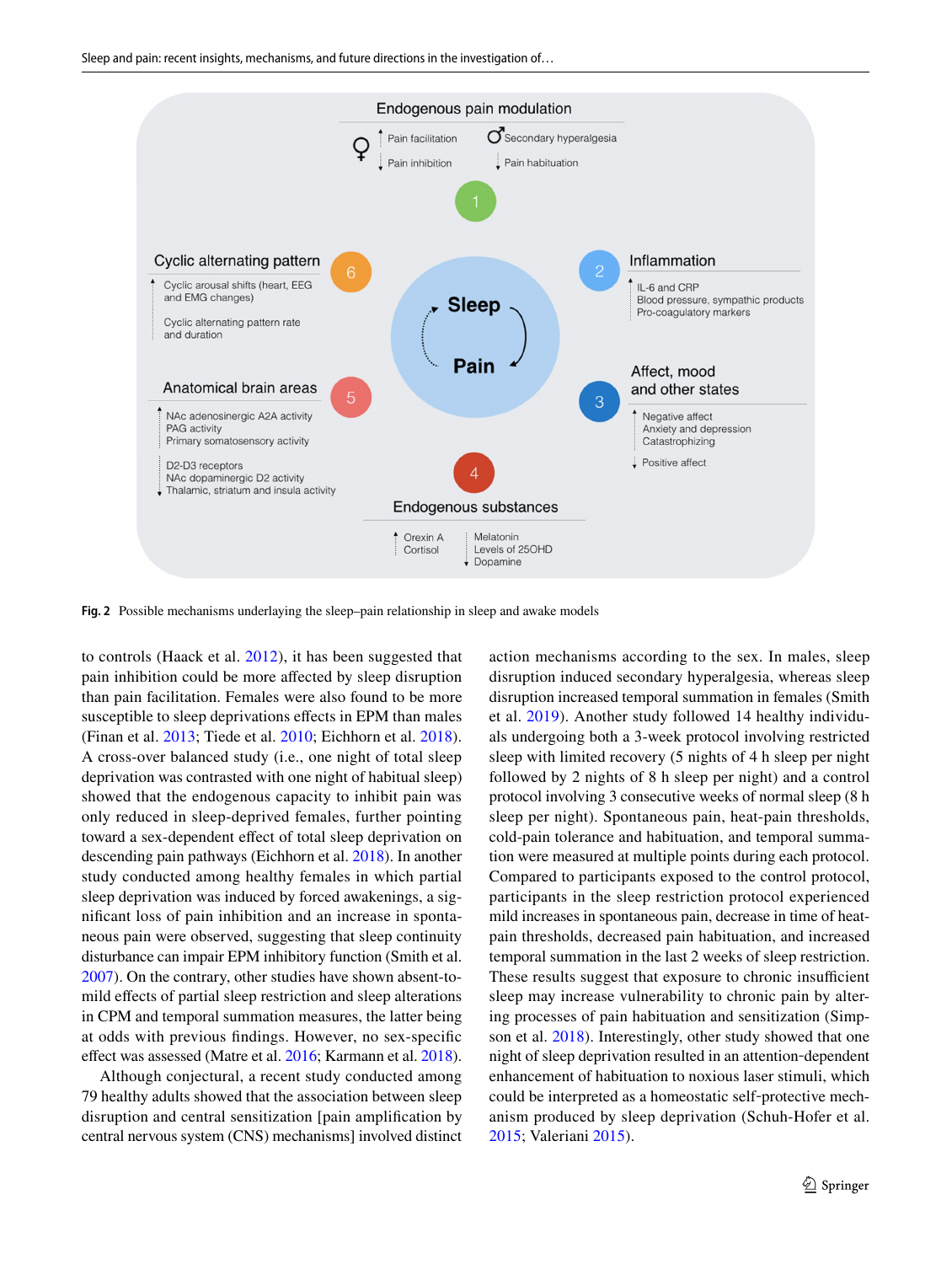Subjective sleep quality has been related to CPM efficacy in both fbromyalgia and acute low back pain patient populations (Klyne et al. [2018;](#page-11-19) Paul-Savoie et al. [2012\)](#page-12-17). Moreover, in a PSG study of patients experiencing chronic TMD pain, decreased sleep efficiency was significantly associated with diminished pain inhibition or CPM efficacy (Edwards et al. [2009\)](#page-10-21). Likewise, self-reported sleep disturbances in chronic rheumatoid arthritis patients were related to reduced CPM efficacy (Lee et al.  $2013$ ). In sum, alterations in EPM appear to be a potent mechanism underlying the sleep and pain relationship. However, longitudinal studies are needed to ascertain the importance of EPM in new onset and chronifcation of pain. Moreover, the efects of sleep in other EPM testing such as offset analgesia could provide different lines of valuable research (Ligato et al. [2018](#page-11-21); Niesters et al. [2011](#page-12-18)).

## **Infammation**

Infammation itself, as in many other chronic pain conditions, has been an essential constituent in the relationship between sleep and pain (Watkins et al. [2003](#page-13-19)). Pro-infammatory cytokines (i.e., IL-1β, IL-6 and TNF- $\alpha$ ) are known to be part of the development of infammatory and neuropathic pain (Zhang and An [2007](#page-13-20)) and are primarily involved in the regulation of sleep through the central nervous system (Mullington et al. [2010](#page-12-19)). The immune system is also characterized by variations modulated by the sleep–wake cycle. For example, some immune cells are at their lowest point in the morning, while others reach their peak level at night (Simpson and Dinges [2007;](#page-12-20) Redwine et al. [2000](#page-12-21); Born et al. [1997\)](#page-9-7). An increase of cytokines secretion has been observed in a context of sleep deprivation (Simpson and Dinges [2007](#page-12-20); Vgontzas et al. [1999\)](#page-13-21), and morning IL-6 concentrations were negatively associated with impaired sleep quality among healthy adults (Hong et al. [2005](#page-10-22)). Interestingly, a meta-analysis of cohort studies and experimental sleep deprivation models indicated that sleep disturbance and long sleep duration, excluding short sleep duration, were associated with increases in markers of systemic infammation (CRP and IL-6) (Irwin et al. [2016](#page-11-22)). It has been reported that sleep deprivation can also exert important effects on the host defense including immune memory (i.e., the ability of the immune system to respond more rapidly and efectively to pathogens that have been encountered previously), thus increasing the risk for infections (Everson [1993](#page-10-23)). Chronic sleep deficiencies, as seen in insomnia, could increase lowgrade infammation (i.e., the chronic production, but in a low-grade state, of infammatory factors) through diferent mechanisms, such as intestinal dysbiosis, impairment of HPA axes, circadian sleep disruption, obesity, or physical inactivity among others. On the other hand, infammation/ immune response can affect sleep as well, through cytokines, prostaglandins, or other sleep regulatory substances, such as components and/or decomposition products of pathogens (Mullington et al. [2010;](#page-12-19) Besedovsky et al. [2019\)](#page-9-8).

Autonomic activation and resistance to insulin are other theorized mechanisms involved in the sleep infammation pathway (Mullington et al. [2010;](#page-12-19) Besedovsky et al. [2019](#page-9-8)). It has been shown that blood pressure, sympathetic products and pro-coagulatory markers were increased in healthy participants after sleep deprivation (Besedovsky et al. [2019\)](#page-9-8) and that the experience of acute and physical stress force along with the increase of blood pressure triggers infammatory mediators (Chae et al. [2001](#page-10-24); Sauvet et al. [2010](#page-12-22)). Alternatively, resistance to insulin and reduction of glucose metabolism have been linked to impaired vascular function and increased infammation (Gonzalez-Ortiz et al. [2000](#page-10-25); Knutson et al. [2007](#page-11-23)). Thus, parameters such as sympathetic activation, stress, metabolism and sex need to be accounted when making assumptions about this relationship.

In sum, the sections above highlight the importance of infammation in the sleep and pain relationship, as sleep alterations may lead to an alteration of the immune response that could worsen chronic pain disorders and infammation products could dysregulate sleep mechanisms.

#### **Afect, mood, and other states**

Negative affect (NA) is a personality variable that involves the experience of negative emotions such as anger, contempt, disgust, guilt, fear and also poor self-concept, while positive afect (PA) is characterized by emotions such as enthusiasm, energy, confdence, activeness, and alertness. Although NA and PA are negatively correlated, they are not completely opposite constructs (Larsen et al. [2017\)](#page-11-24), being actually psychometrically diferent (Smith and Zautra [2008](#page-12-23)). The relationship of these affective states and sleep has been firmly demonstrated, with some studies showing the effect of sleep disruption on PA/NA and vice versa (Finan et al. [2017;](#page-10-26) Konjarski et al. [2018\)](#page-11-25). The same concept has also been observed with chronic pain (Wiech and Tracey [2009](#page-13-22)). Higher NA is thought to increase arousal and hypervigilance to pain, causing sensitization to pain, avoidance, and functional disability (Janssen [2002\)](#page-11-26). On the contrary, it is believed that higher PA attenuates both the perception of pain and the negative afective response to pain, increasing the resilience of the individual, whereas the absence of PA exposes vulnerable patients to poor pain-related outcomes (Finan and Garland [2015](#page-10-27); Arewasikporn et al. [2018\)](#page-9-9).

NA/PA is considered one of the most important mediators in the sleep and pain relationship in non-clinically depressed samples. A cross-sectional study conducted in 213 children and adolescents presenting with chronic pain indicated that 74% of children reported altered sleep and that poor sleep quality was signifcantly associated with increased pain, disability, higher NA, and decreased PA. NA (but not PA) was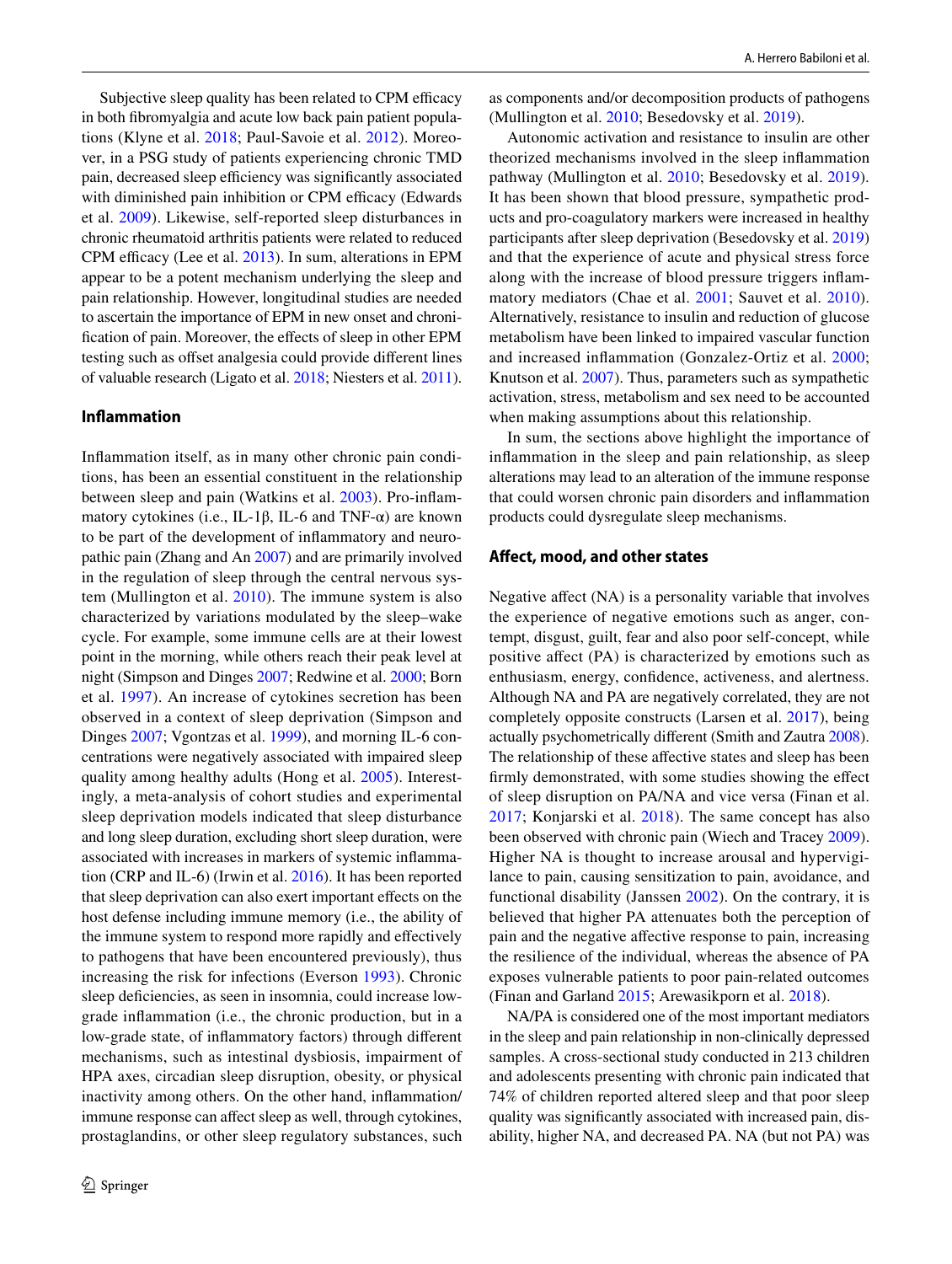considered as a mediator of the relationship between poor sleep and increased pain, and both NA and PA mediated the relationship between poor sleep and increased functional disability (Evans et al.  $2017$ ). In the latter study, affect did not modulate the relationship between poor sleep and increased pain. Another cross-sectional study was conducted in 948 mid‐to late‐life individuals with chronic pain. Mediation analyses revealed that sleep disturbance indirectly predicted pain interference via NA and PA and that both mediated the total sleep time and pain interference relationship (Ravyts et al. [2018\)](#page-12-24). A longitudinal study conducted in 220 patients with fbromyalgia involved completion of electronic diary records for 21 consecutive days assessing both pain levels and subsequent activity interference and levels of PA and NA. Multilevel structural equation modeling showed that pain and PA mediated the relation between sleep quality and activity interference, that early-morning reports of poor sleep quality the previous night predicted elevated levels of pain and lower levels of PA at late morning. In turn, PA levels measured at the late-morning time point also predicted elevated end-of-day activity interference. PA levels were also found to be a stronger mediator than pain between sleep quality and subsequent activity interference, while NA was not a signifcant mediator in this study (Kothari et al. [2015](#page-11-27)).

These reports highlight NA and PA as essential contributing factors to consider if we are to understand the relationship between sleep and pain. Further longitudinal research on this matter, incorporating objective sleep measures and perhaps also neuroimaging, may help to further clarify the exact role of NA and PA in this relationship. The pivotal role played by afect as a mediator of the sleep and pain association also has important clinical implications. More specifcally, there is reason to believe that treatment interventions designed to improve sleep quality might improve patients' afective states (i.e., by lowering negative afect and/or enhancing positive afect), which in turn could lead to reductions in pain. Treatment studies involving cognitive-behavioral treatment approaches designed to improve sleep quality, chronic pain, or both, have proven efective in improving sleep symptoms, patients' afective states and pain-related outcomes (Finan et al. [2014](#page-10-29); Koffel et al. [2015](#page-11-28); McCrae et al. [2018](#page-11-29)).

Other comorbidities frequently associated with deteriorated sleep and chronic pain are mood disorders such as anxiety and depression. Studies have shown that depressive symptoms partially mediate the relationship between insomnia/short sleep and chronic pain development and that anxiety symptoms partially mediated the relationship between insomnia symptoms and incidence of pain (Generaal et al. [2017](#page-10-30); Dunietz et al. [2018\)](#page-10-31). Additionally, elevated emotional distress and greater catastrophizing have also been considered mediators of the association between sleep disturbance and chronic pain intensity (Burgess et al. [2019](#page-9-10)). When referred to pain, catastrophizing has been defned as the tendency to magnify the threat value of pain stimulus and to feel helpless in the context of pain, and by a relative inability to inhibit pain-related thoughts in anticipation of, during or following a painful encounter (Quartana et al. [2009](#page-12-25)). A cross-sectional study conducted in 214 participants with TMD showed that pain catastrophizing was associated with greater sleep disturbance, and that a signifcant portion of the variance of clinical pain severity and pain-related interference attributed to pain catastrophizing, especially through rumination, was mediated by sleep disturbances (Buenaver et al. [2012\)](#page-9-11). Another longitudinal study conducted in 50 consecutive chronic non-malignant pain patients concluded that pain was the mediator in the relationship between sleep and pain catastrophizing (Wilt et al. [2016\)](#page-13-23). Nevertheless, one should note that the tested models did not include pain as an antecedent to poor sleep quality or catastrophizing as a moderator.

# **Endogenous substances (dopamine, orexin, melatonin, vitamin D)**

Dopamine (DA) is a neurotransmitter and also a hormone involved in several functions of the body. In the brain, DA is well known for playing a major role in the sleep–wake cycle, in the reward motivation system, and for its involvement in movement control. In the sleep–wake cycle, more DA is associated with more time awake and less DA with a sleep inductor state. It is currently thought that dopamine neurons are a heterogeneous population of neurons that respond to both appetitive and aversive stimuli to mediate motivated behavior (Taylor et al. [2016\)](#page-13-24).

Release of dopamine after an acute painful stimulus acts as a salience cue and is critical for approach or avoidance behavior. It has been theorized that chronic pain may lead to signifcant impairment of the mesolimbic dopaminergic system (i.e., reward pathways), which in turn could interfere with motivation (Taylor et al. [2016\)](#page-13-24). Moreover, animal models showed that acute sleep deprivation is associated with downregulated D2/3 receptors activity, which could at least partially explained reduced alertness after sleep deprivation (Volkow et al. [2012](#page-13-25)). Downregulation of D2/3 receptors activity may also afect other systems where DA is involved, including the reward motivation and pain modulation systems (Finan and Remeniuk [2016\)](#page-10-32). DA has also been related with antinociceptive effects and with motivated behavior despite chronic pain (Finan and Remeniuk [2016;](#page-10-32) Moradi et al. [2015](#page-11-30); Schwartz et al. [2014\)](#page-12-26), and some authors have hypothesized that this "lack" of DA may lead to a decreased protection toward pain, which then facilitates nociception (Finan and Remeniuk [2016\)](#page-10-32). For instance, in fbromyalgia patients, one of the most common chronic pain conditions, a dysfunction of the dopaminergic system has been observed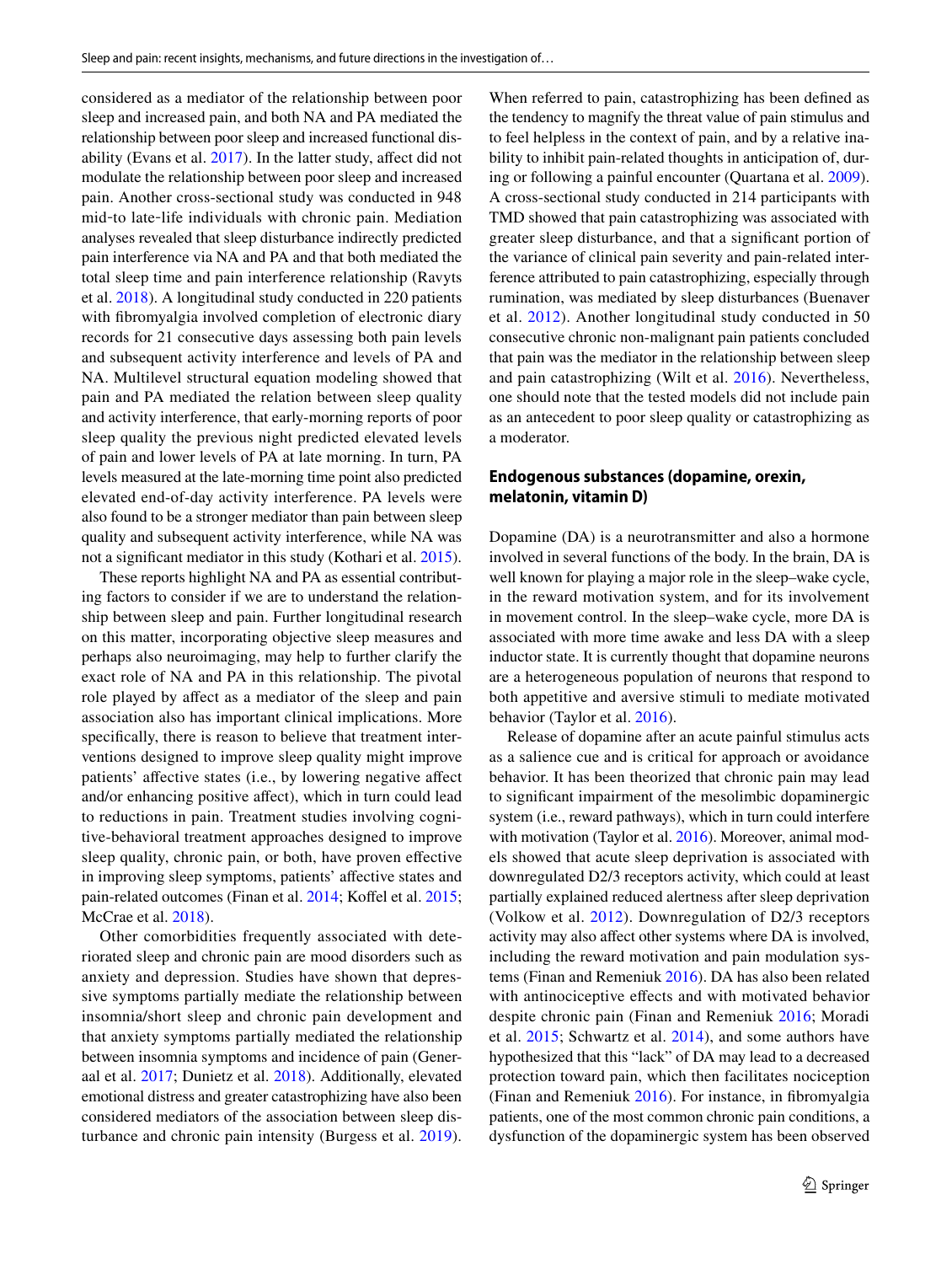(Wood et al. [2007](#page-13-26)). Moreover, patients with Parkinson's disease, a neurodegenerative disease where DA projections are progressively abolished, also present frequent pain and sleep complaints (Lee et al. [2006\)](#page-11-31).

Orexin, also known as hypocretine, is a neuropeptide involved in the regulation of arousal, wake–sleep cycle, and appetite among others, which has become very popular in recent years for its involvement in multiple central nervous system processes. Two types of orexin peptides (orexin 1 and 2) and two types of receptors, orexin receptor 1 (OX1R) and orexin receptor 2 (OX2R) have been identifed. The orexinergic system has diferent projections to various areas in the CNS, and the latter system is thought to be involved in diferent physiological functions and conditions such as feeding and metabolism, cardiovascular homeostasis, hormone secretion, reproduction, sleep/wake cycle, reward and addiction, anxiety and stress, seizures, and recently pain modulation (Gotter et al. [2012;](#page-10-33) Razavi and Hosseinzadeh [2017](#page-12-27); Roohbakhsh et al. [2018\)](#page-12-28). To date, the bulk of evidence on the various roles of orexin in pain comes from animal models and suggests a contribution of the orexin system to neuropathic and visceral nociception, headaches, orofacial pain, rheumatoid arthritis, and stressinduced analgesia among others. It appears that the effects of orexin-A on pain are more potent than orexin-B and that these orexin subtypes can regulate thermal, mechanical and chemical antinociceptive efects at spinal and supraspinal levels (Cady et al. [2014\)](#page-9-12). Despite having their main cell bodies located in the hypothalamus, regions such as the cerebral cortex, basal ganglia, nucleus accumbens (NAc), hippocampus, hypothalamic and thalamic nuclei, dorsal and medial raphe, locus coeruleus (LC) and regions involved in pain modulation, such as periaqueductal gray (PAG) and reticular formation, also receive projections from the orexin system. However, the exact action mechanism of this system in nociception and pain modulation is not fully understood.

Other important substance is melatonin (5-methoxy-*N*-acetyltryptamine), a neurohormone secreted in the pineal gland and regulated by the suprachiasmatic nucleus. It is synchronized to the light/dark cycle of the environment and is involved in circadian rhythms, which control its timing, quantity, and quality. Melatonin acts through melatonin 1 (MT1) and MT2 receptors in mammals, located in the hypothalamus, thalamus, anterior pituitary, dorsal horn of the spinal cord, spinal trigeminal tract, and trigeminal nucleus (Ng et al. [2017;](#page-12-29) Kaur and Shyu [2018](#page-11-32)). Besides participating in circadian rhythms, melatonin is also involved in other physiological functions, such as mood states and pain regulation. Additionally, melatonin has been related to the pathogenesis of a number of neurodegenerative diseases including Alzheimer's disease, Parkinson's disease and Huntington's disease (Ng et al. [2017](#page-12-29); Kaur and Shyu [2018\)](#page-11-32). It appears that melatonin also has

free-radical activity and interacts with diferent pathways involved in pain, including *N*-methyl-D-aspartate (NMDA) and GABA, opioid, extracellular signal-regulated kinase (ERK/MAPK), and nitric oxide systems. Thus, melatonin could decrease pain improving sleep through circadian rhythms normalization, but also in an independent manner through its action on melatonin receptors and several neurotransmitter systems (Danilov and Kurganova [2016](#page-10-34)). Animal models have also demonstrated that the suppression of melatonin secretion due to sleep deprivation can increase glial activation and aggravate neuropathic pain (Huang et al. [2014](#page-10-35)). Moreover, disrupted melatonin secretion has been related to clinical symptoms in major depression and fbromyalgia patients (Caumo et al. [2019\)](#page-10-36).

Vitamin D is another essential substance that can be obtained through sunlight exposure or diet, available in diferent types. Vitamin D plays a major role in calcium metabolism and bone mineralization among others (Holick [2004](#page-10-37)). Its status is based on the serum levels of 25-hydroxyvitamin D (25OHD), the metabolite found in the human body in higher concentration. Vitamin D is also related to the sleep–wake cycle and with the nociceptive process, mainly due to its role on infammation (Shipton and Shipton [2015](#page-12-30); de Oliveira et al. [2017;](#page-10-38) Wu et al. [2018](#page-13-27)). Diferent studies have speculated about the importance of vitamin D in sleep disorders, as it appears that vitamin D receptors have been found in diferent sleep–awake cycle areas such as the hypothalamus, and that lower levels of 25OHD have been correlated with shorter sleep duration, less sleep efficiency, and with the presence of sleep disorders such as obstructive sleep apnea (OSA) in adults and pediatric patients, restless leg syndrome or narcolepsy (de Oliveira et al. [2017](#page-10-38)). In an OSA study, along with clinical symptoms, 25OHD levels increased with continuous positive airways pressure (CPAP) treatment, mainly in an obese group (Liguori et al. [2017\)](#page-11-33). Vitamin D and its modulating role on the immune system and the infammatory cascade have been emphasized, suggesting possible neuroimmunomodulatory properties (de Oliveira et al. [2017\)](#page-10-38). As with sleep conditions, lower levels of 25OHD (frequently defned as lower than 20 ng/mL) have been found in fbromyalgia, rheumatoid arthritis, osteoarthritis, or sickle cell disease among others (de Oliveira et al. [2017;](#page-10-38) Wu et al. [2018](#page-13-27)). Decreased 25OHD has also been associated with a higher consumption of opioids in a cancer pain population and with exacerbated central sensitivity in a chronic musculoskeletal pain sample (Bergman et al. [2015;](#page-9-13) von Kanel et al. [2014](#page-13-28)).

Finally, attention should also be directed toward the role of other neurotransmitters, such as serotonin, noradrenaline or oxytocin, which are commonly implicated in sleep and chronic pain pathways (Boakye et al. [2016](#page-9-14); Schuh-Hofer et al. [2018](#page-12-31)).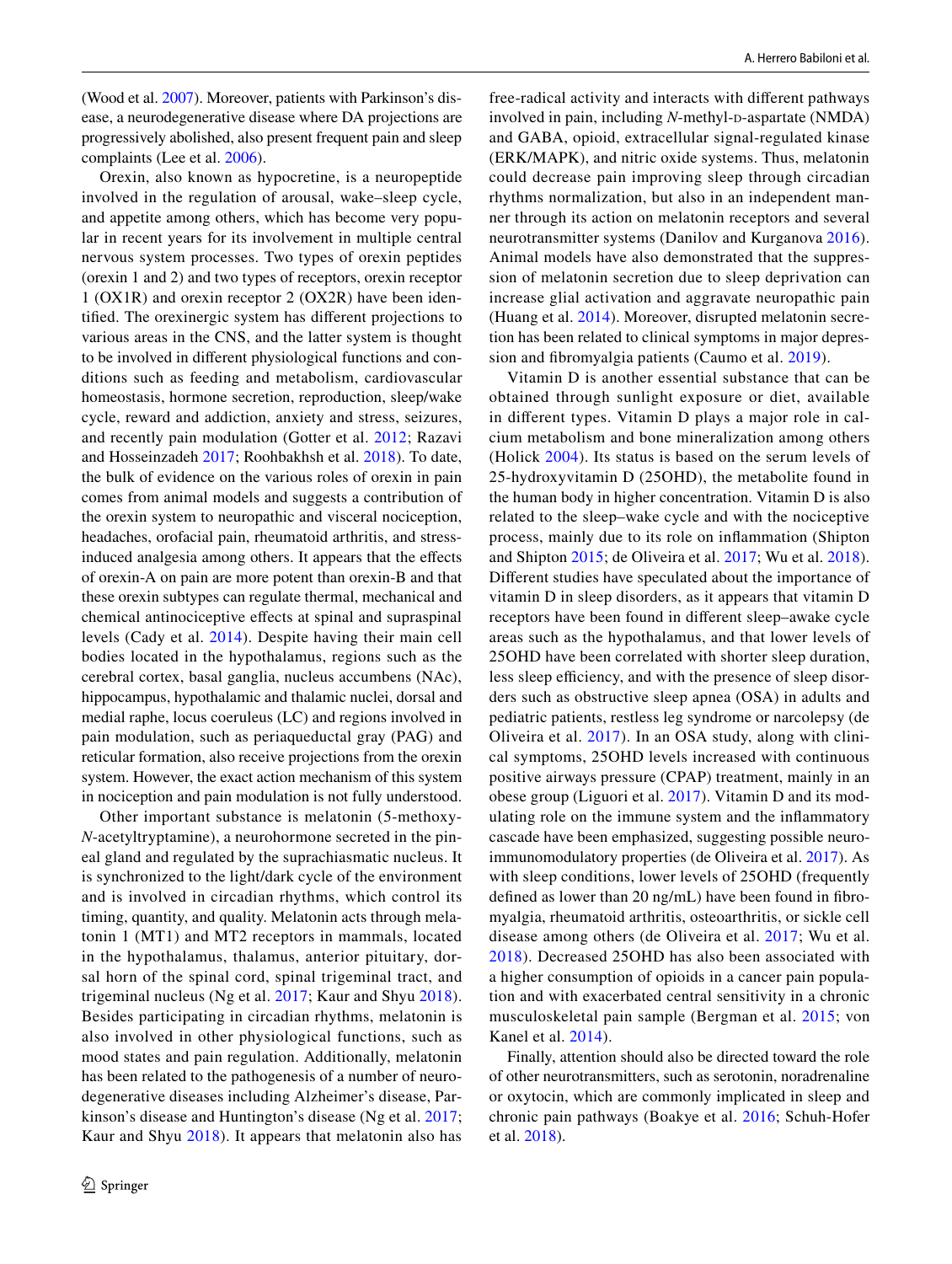#### **Anatomical brain areas**

A recent study, using a controlled laboratory sleep deprivation model in 21 healthy subjects, evaluated the acute efects of experimental sleep disruption on pain-related activation of the NAc with functional MRI (fMRI). The NAc is a brain area involved in pain modulation and reward motivation, receiving multiple dopaminergic inputs from diferent brain structures also involved with pain and cognition. The results of this study demonstrated that sleep disruption can attenuate NAc function and increase reward-related connectivity with the anterior midcingulate cortex (aMCC), a region commonly associated with the use of cognitive resources to regulate pain (Seminowicz et al. [2019](#page-12-32)). Furthermore, there is evidence showing that sleep deprivation increases pain by increasing NAc adenosinergic A2A activity and by decreasing NAc dopaminergic D2 activity and that chronic sleep restriction increases pain sensitivity over time in the PAG area (primary control center for descending pain modulation) and NAc in a dependent manner (Sardi et al. [2018a,](#page-12-33) [b](#page-12-34)).

Other recent fMRI study investigated thermal pain thresholds in 25 healthy participants undergoing one night of sleep and one night of sleep deprivation (Krause et al. [2019](#page-11-34)). After a PSG night of normal sleep or sleep deprivation (enforced wakening period with non-stressful activities), thermal pain thresholds were assessed outside the fMRI scanner, which was followed by an in-scanner thermal pain sensitivity task. The latter involved a pseudo-randomly ordered sequence of painful hot and non-painful warm stimuli. The authors observed that sleep deprivation signifcantly increased pain reactivity within the right primary somatosensory cortex (the pain was induced over the left side of the body) and that the extent of sleep deprivation amplifed somatosensory pain reactivity positively, which signifcantly predicted the lowering of pain thresholds. Moreover, following sleep deprivation, signifcant decreases in activity were observed in the thalamus and other brain areas involved in decisionmaking such as the striatum, insula, and NAc. The reduction of thalamic activity also signifcantly and negatively predicted lowering of pain thresholds across individuals. The authors concluded that sleep loss triggering hyperalgesia involves complex brain processes, as the impact of insuffcient sleep on pain likely involves both an amplifcation of primary cortical pain processing, potentially due to thalamic disinhibition, and a shift in afective valuation and decision making involving the insula and NAc (Krause et al. [2019](#page-11-34)).

#### **Cyclic alternating pattern**

As mentioned above, sleep is an active process, where the individual is not completely isolated from external and internal stimuli. During NREM sleep, a process called cyclic alternating pattern (CAP) is present (Parrino et al. [2014\)](#page-12-35). CAP is considered a visualization method and a physiological phenomenon representing the balance between sleep quietness and sleep arousal. Thus, there are frequent brief brain, heart, and muscle reactivations or microarousals called "windows" that last 3–15 s. These windows occur approximately 5–15 times per hour, allowing the individual to reposition or to recognize any harmful situation (Parrino et al. [2012\)](#page-12-36). The sleep arousal is part of a protective "fight or fght mechanism" that remains present during NREM sleep to preserve body integrity (sleep positioning, adjustments in heart rate, etc.) and to react to threatening event. This process does not occur in an "abrupt binary way", as it appears that it may represent to some extent a transition between wakefulness and sleep, to preserve the continuity of sleep over the possibility to react in life-threatening situations (Peter-Derex et al. [2015\)](#page-12-11). CAP is divided into two phases: an active and a quiet phase. The active A phase is further subdivided in A1 (high dominance of slow-wave sleep/promotor of sleep restoration), in A2 (a transition phase) and A3 (an arousaldominant phase that is essential for our survival). The high rate of A2 and A3 phase represents sleep fragmentation, which is associated with higher number of arousals and decreased sleep efficiency (Parrino et al. [2012](#page-12-36), [2014](#page-12-35)). During the quiet phase, corresponding to the B phase, sleep is very stable and quiet (Parrino et al. [1998](#page-12-37)). CAP phases are in the minute's domains and their rate rise with age or in the presence of disease. Therefore, it seems that CAP represents a possible "window" for arousal and, in fact, CAP is considered by many as a marker of sleep instability (Parrino et al. [2012](#page-12-36)).

Despite the fact that CAP has not been widely investigated in chronic pain populations, some studies have been conducted among patients with fbromyalgia. These patients have been found to present 50% more cyclic arousal shifts (heart, EEG and EMG changes) during their sleep and that CAP rate and duration were signifcantly increased in these patients when compared to controls. This activity pattern suggests a possible autonomic dysfunction and an alteration in sleep microstructure. It is to note that these results have yet to be reproduced in other studies. CAP was also associated with less sleep efficiency and more clinical symptoms such as pain intensity, and recent speculations suggested that sleep may cause the same effect as a stressing test in chronic pain patients (Rizzi et al. [2004,](#page-12-38) [2017\)](#page-12-39). Moreover, CAP has also been strongly associated with the onset of sleep bruxism (Carra et al. [2011](#page-10-39)). More investigations about this marker in pain populations could better illustrate its role in the sleep and pain relationship, perhaps clarifying the relative weight of this possible mechanism.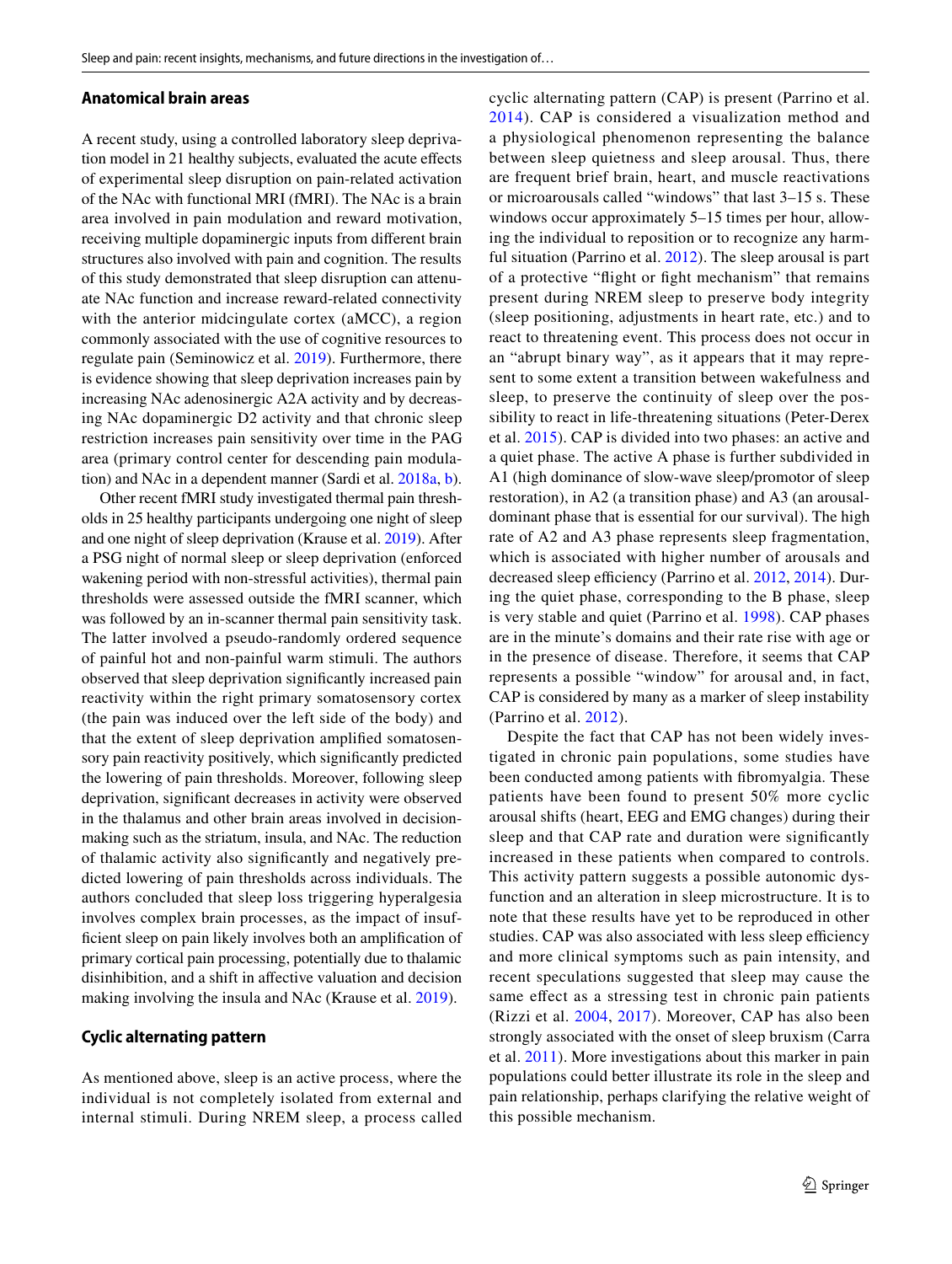#### **Other sleep–pain mediators**

Other identified mediators for the relationship between impaired sleep and higher pain intensity are fatigue, activation of HPA axis measured through cortisol (Bonvanie et al. [2016;](#page-9-15) Goodin et al. [2012\)](#page-10-40) and, although inconclusive, several authors have identifed the need to further investigate the role of physical activity, frequently associated with sleep disturbances and chronic pain (Banno et al. [2018](#page-9-16); Kichline et al. [2019](#page-11-35)). Cafeine, alcohol or nicotine intake, other comorbidities, and the use of medications such as opioids can also have direct infuence on sleep quality and pain instability (Marshansky et al. [2018](#page-11-36); Whibley et al. [2019\)](#page-13-29).

# **Future directions**

Although more longitudinal, micro-longitudinal and mediation studies using subjective and objective outcomes have emerged in the past few years, additional studies using brain imaging (e.g., fMRI), electrophysiology, or human adaptation of other techniques (e.g., optogenetics, chemogenetics) will be needed to shed light on the neural underpinnings underlying the sleep and pain association (Dinh et al. [2019](#page-10-41); Venner et al. [2019\)](#page-13-30). The use of non-invasive techniques, such as transcranial magnetic stimulation (TMS) or transcranial direct current stimulation (tDCS), may also be of great value to further investigate the mechanisms underlying the sleep–pain association. Research will be needed to determine whether non-invasive techniques such as TMS or tDCS could represent an efective therapeutic alternative for patients with pain with comorbid sleep problems. For instance, both techniques have been used to treat diferent chronic pain and sleep conditions (O'Connell et al. [2018](#page-12-40); Herrero Babiloni et al. [2018a](#page-10-42); Huang et al. [2018](#page-11-37); Frase et al. [2019](#page-10-43); Jodoin et al. [2017\)](#page-11-38), and TMS was also used to assess cortical excitability of OSA, restless leg syndrome (RLS), and chronic insomnia patients (Salas et al. [2014;](#page-12-41) Herrero Babiloni et al. [2018b](#page-10-44)). Finally, novel modeling techniques will be needed to thoroughly assess potential relationships between sleep and pain phenotypes. Machine learning, for instance, is a mathematical approach that can help to identify patterns or clusters in variables to characterize phenotypes and observe more precise characteristics of vulnerability among patients. For example, it could be used to evaluate: (a) the infuence of pain and use of management strategies (medication, CBT, etc.) on sleep, which is not solidly confrmed with usual statistical method, and (b) to further assess the impact of poor sleep or sleep disturbances on next-day functioning, pain, or quality of life (Lotsch and Ultsch [2018](#page-11-39); Shahin et al. [2017](#page-12-42)). Such tools could reveal to be a major addition to personalized medicine diagnosis and treatment for patients facing pain and sleep conditions.

#### **Compliance with ethical standards**

**Conflict of interest** The author(s) declare that they have no competing interests.

# **References**

- <span id="page-9-0"></span>Adams RJ, Appleton SL, Taylor AW et al (2017) Sleep health of Australian adults in 2016: results of the 2016 Sleep Health Foundation national survey. Sleep Health 3(1):35–42
- <span id="page-9-2"></span>Afolalu EF, Ramlee F, Tang NKY (2018) Efects of sleep changes on pain-related health outcomes in the general population: a systematic review of longitudinal studies with exploratory metaanalysis. Sleep Med Rev 39:82–97
- <span id="page-9-3"></span>Andersen ML, Araujo P, Frange C, Tufik S (2018) Sleep disturbance and pain: a tale of two common problems. Chest 154(5):1249–1259
- <span id="page-9-6"></span>Arendt-Nielsen L, Sluka KA, Nie HL (2008) Experimental muscle pain impairs descending inhibition. Pain 140(3):465–471
- <span id="page-9-9"></span>Arewasikporn A, Ehde DM, Alschuler KN, Turner AP, Jensen MP (2018) Positive factors, pain, and function in adults with multiple sclerosis. Rehabil Psychol 63(4):612–620
- <span id="page-9-16"></span>Banno M, Harada Y, Taniguchi M et al (2018) Exercise can improve sleep quality: a systematic review and meta-analysis. PeerJ 6:e5172
- <span id="page-9-4"></span>Bastuji H, Perchet C, Legrain V, Montes C, Garcia-Larrea L (2008) Laser evoked responses to painful stimulation persist during sleep and predict subsequent arousals. Pain 137(3):589–599
- <span id="page-9-5"></span>Bentley AJ, Newton S, Zio CD (2003) Sensitivity of sleep stages to painful thermal stimuli. J Sleep Res 12(2):143–147
- <span id="page-9-13"></span>Bergman P, Sperneder S, Hoijer J, Bergqvist J, Bjorkhem-Bergman L (2015) Low vitamin D levels are associated with higher opioid dose in palliative cancer patients—results from an observational study in Sweden. PLoS One 10(5):e0128223
- <span id="page-9-8"></span>Besedovsky L, Lange T, Haack M (2019) The sleep-immune crosstalk in health and disease. Physiol Rev 99(3):1325–1380
- <span id="page-9-1"></span>Bishop TM, Ashrafoun L, Pigeon WR (2018) The association between sleep apnea and suicidal thought and behavior: an analysis of national survey data. J Clin Psychiatry 79(1):17m11480
- <span id="page-9-14"></span>Boakye PA, Olechowski C, Rashiq S et al (2016) A critical review of neurobiological factors involved in the interactions between chronic pain, depression, and sleep disruption. Clin J Pain 32(4):327–336
- <span id="page-9-15"></span>Bonvanie IJ, Oldehinkel AJ, Rosmalen JG, Janssens KA (2016) Sleep problems and pain: a longitudinal cohort study in emerging adults. Pain 157(4):957–963
- <span id="page-9-7"></span>Born J, Lange T, Hansen K, Molle M, Fehm HL (1997) Effects of sleep and circadian rhythm on human circulating immune cells. J Immunol 158(9):4454–4464
- <span id="page-9-11"></span>Buenaver LF, Quartana PJ, Grace EG et al (2012) Evidence for indirect efects of pain catastrophizing on clinical pain among myofascial temporomandibular disorder participants: the mediating role of sleep disturbance. Pain 153(6):1159–1166
- <span id="page-9-10"></span>Burgess HJ, Burns JW, Buvanendran A et al (2019) Associations between sleep disturbance and chronic pain intensity and function: a test of direct and indirect pathways. Clin J Pain 35:569–576
- <span id="page-9-12"></span>Cady RJ, Denson JE, Sullivan LQ, Durham PL (2014) Dual orexin receptor antagonist 12 inhibits expression of proteins in neurons and glia implicated in peripheral and central sensitization. Neuroscience 269:79–92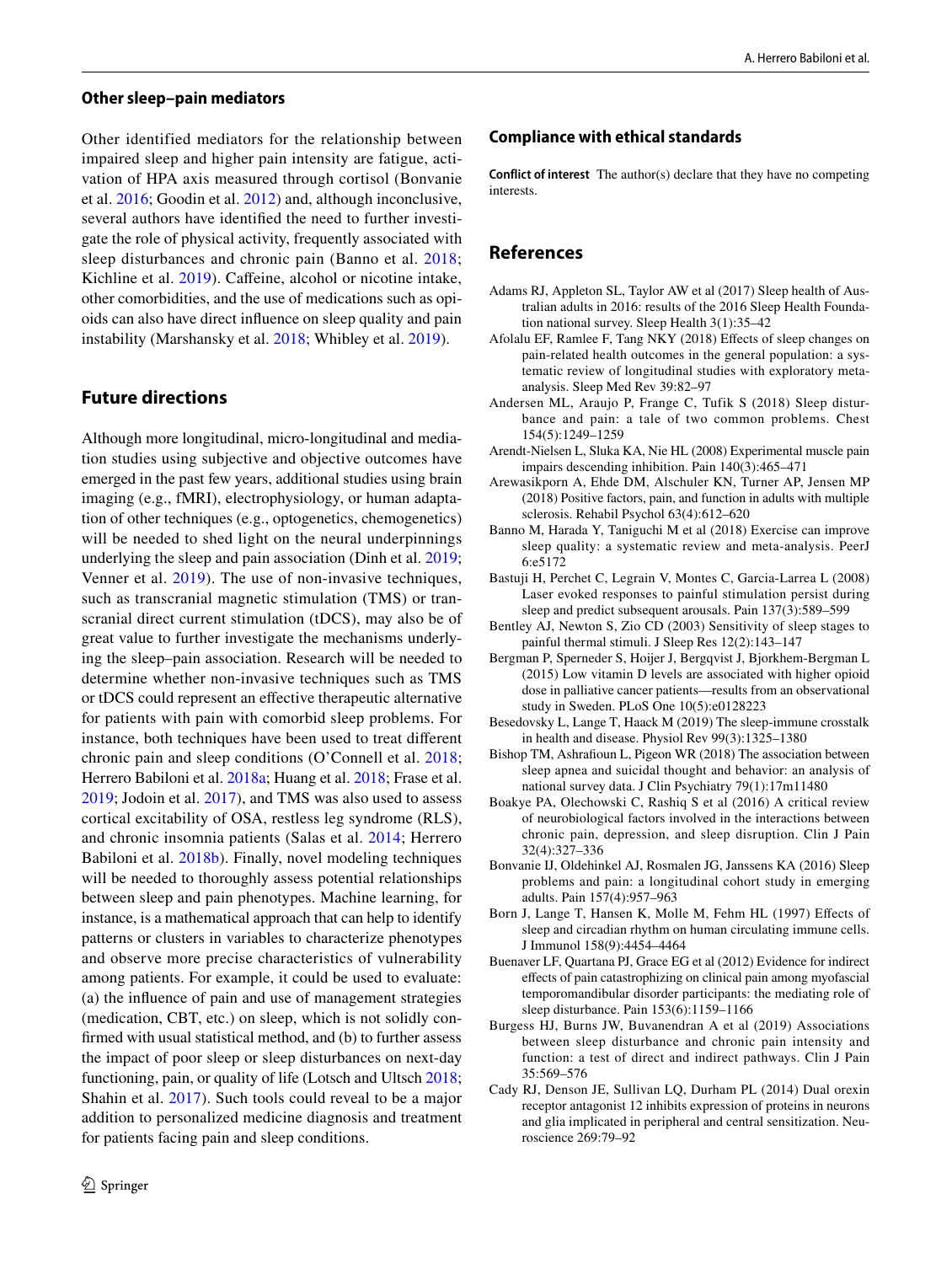<span id="page-10-4"></span>Cappuccio FP, Taggart FM, Kandala NB et al (2008) Meta-analysis of short sleep duration and obesity in children and adults. Sleep 31(5):619–626

<span id="page-10-39"></span>Carra MC, Rompre PH, Kato T et al (2011) Sleep bruxism and sleep arousal: an experimental challenge to assess the role of cyclic alternating pattern. J Oral Rehabil 38(9):635–642

<span id="page-10-36"></span>Caumo W, Hidalgo MP, Souza A, Torres ILS, Antunes LC (2019) Melatonin is a biomarker of circadian dysregulation and is correlated with major depression and fbromyalgia symptom severity. J Pain Res 12:545–556

<span id="page-10-24"></span>Chae CU, Lee RT, Rifai N, Ridker PM (2001) Blood pressure and infammation in apparently healthy men. Hypertension 38(3):399–403

<span id="page-10-0"></span>Chokroverty S (2010) Overview of sleep and sleep disorders. Indian J Med Res 131:126–140

<span id="page-10-15"></span>Chouchou F, Chauny JM, Rainville P, Lavigne GJ (2015) Selective REM sleep deprivation improves expectation-related placebo analgesia. PLoS One [Electron Resour] 10(12):e0144992

<span id="page-10-14"></span>Chouchou F, Dang-Vu TT, Rainville P, Lavigne G (2018) The role of sleep in learning placebo efects. Int Rev Neurobiol 139:321–355

<span id="page-10-34"></span>Danilov A, Kurganova J (2016) Melatonin in chronic pain syndromes. Pain Ther 5(1):1–17

<span id="page-10-38"></span>de Oliveira DL, Hirotsu C, Tufik S, Andersen ML (2017) The interfaces between vitamin D, sleep and pain. J Endocrinol 234(1):R23–R36

<span id="page-10-2"></span>Dinges DF, Pack F, Williams K et al (1997) Cumulative sleepiness, mood disturbance, and psychomotor vigilance performance decrements during a week of sleep restricted to 4–5 hours per night. Sleep 20(4):267–277

<span id="page-10-41"></span>Dinh ST, Nickel MM, Tiemann L et al (2019) Brain dysfunction in chronic pain patients assessed by resting-state electroencephalography. Pain 1:595470

<span id="page-10-13"></span>Dubrovsky B, Janal MN, Lavigne GJ et al (2017) Depressive symptoms account for diferences between self-reported versus polysomnographic assessment of sleep quality in women with myofascial TMD. J Oral Rehabil 44(12):925–933

<span id="page-10-8"></span>Duenas M, Ojeda B, Salazar A, Mico JA, Failde I (2016) A review of chronic pain impact on patients, their social environment and the health care system. J Pain Res 9:457–467

<span id="page-10-31"></span>Dunietz GL, Swanson LM, Jansen EC et al (2018) Key insomnia symptoms and incident pain in older adults: direct and mediated pathways through depression and anxiety. Sleep 41(9):309

<span id="page-10-18"></span>Edwards RR (2005) Individual diferences in endogenous pain modulation as a risk factor for chronic pain. Neurology 65(3):437–443

<span id="page-10-21"></span>Edwards RR, Grace E, Peterson S, Klick B, Haythornthwaite JA, Smith MT (2009) Sleep continuity and architecture: associations with pain-inhibitory processes in patients with temporomandibular joint disorder. Eur J Pain 13(10):1043–1047

<span id="page-10-20"></span>Eichhorn N, Treede RD, Schuh-Hofer S (2018) The role of sex in sleep deprivation related changes of nociception and conditioned pain modulation. Neuroscience 387:191–200

<span id="page-10-28"></span>Evans S, Djilas V, Seidman LC, Zeltzer LK, Tsao JCI (2017) Sleep quality, afect, pain, and disability in children with chronic pain: is afect a mediator or moderator? J Pain 18(9):1087–1095

<span id="page-10-23"></span>Everson CA (1993) Sustained sleep deprivation impairs host defense. Am J Physiol 265(5 Pt 2):R1148–R1154

<span id="page-10-10"></span>Faraut B, Leger D, Medkour T et al (2015) Napping reverses increased pain sensitivity due to sleep restriction. PLoS One [Electron Resour] 10(2):e0117425

<span id="page-10-3"></span>Fatima Y, Doi SA, Mamun AA (2016) Sleep quality and obesity in young subjects: a meta-analysis. Obes Rev 17(11):1154–1166

<span id="page-10-27"></span>Finan PH, Garland EL (2015) The role of positive affect in pain and its treatment. Clin J Pain 31(2):177–187

<span id="page-10-32"></span>Finan PH, Remeniuk B (2016) Is the brain reward system a mechanism of the association of sleep and pain? Pain Manag 6(1):5–8

<span id="page-10-9"></span>Finan PH, Goodin BR, Smith MT (2013) The association of sleep and pain: an update and a path forward. J Pain 14(12):1539–1552

<span id="page-10-29"></span>Finan PH, Buenaver LF, Coryell VT, Smith MT (2014) Cognitivebehavioral therapy for comorbid insomnia and chronic pain. Sleep Med Clin 9(2):261–274

<span id="page-10-26"></span>Finan PH, Quartana PJ, Remeniuk B et al (2017) Partial sleep deprivation attenuates the positive afective system: efects across multiple measurement modalities. Sleep 40(1):zsw017

<span id="page-10-12"></span>Fisher K, Laikin AM, Sharp KMH, Criddle CA, Palermo TM, Karlson CW (2018) Temporal relationship between daily pain and actigraphy sleep patterns in pediatric sickle cell disease. J Behav Med 41(3):416–422

<span id="page-10-43"></span>Frase L, Selhausen P, Krone L et al (2019) Diferential efects of bifrontal tDCS on arousal and sleep duration in insomnia patients and healthy controls. Brain Stimul 12(3):674–683

<span id="page-10-5"></span>Gangwisch JE, Heymsfeld SB, Boden-Albala B et al (2007) Sleep duration as a risk factor for diabetes incidence in a large US sample. Sleep 30(12):1667–1673

<span id="page-10-7"></span>Gaskin DJ, Richard P (2012) The economic costs of pain in the United States. J Pain 13(8):715–724

<span id="page-10-30"></span>Generaal E, Vogelzangs N, Penninx BW, Dekker J (2017) Insomnia, sleep duration, depressive symptoms, and the onset of chronic multisite musculoskeletal pain. Sleep 40(1):zsw030

<span id="page-10-25"></span>Gonzalez-Ortiz M, Martinez-Abundis E, Balcazar-Munoz BR, Pascoe-Gonzalez S (2000) Effect of sleep deprivation on insulin sensitivity and cortisol concentration in healthy subjects. Diabetes Nutr Metab 13(2):80–83

<span id="page-10-40"></span>Goodin BR, Smith MT, Quinn NB, King CD, McGuire L (2012) Poor sleep quality and exaggerated salivary cortisol reactivity to the cold pressor task predict greater acute pain severity in a nonclinical sample. Biol Psychol 91(1):36–41

<span id="page-10-33"></span>Gotter AL, Webber AL, Coleman PJ, Renger JJ, Winrow CJ (2012) International Union of Basic and Clinical Pharmacology. LXXXVI. Orexin receptor function, nomenclature and pharmacology. Pharmacol Rev 64(3):389–420

<span id="page-10-17"></span>Grill JD, Coghill RC (2002) Transient analgesia evoked by noxious stimulus offset. J Neurophysiol 87(4):2205-2208

<span id="page-10-19"></span>Haack M, Scott-Sutherland J, Santangelo G, Simpson NS, Sethna N, Mullington JM (2012) Pain sensitivity and modulation in primary insomnia. Eur J Pain 16(4):522–533

<span id="page-10-11"></span>Haack M, Simpson N, Sethna N, Kaur S, Mullington J (2019) Sleep defciency and chronic pain: potential underlying mechanisms and clinical implications. Neuropsychopharmacology. [https://doi.](https://doi.org/10.1038/s41386-019-0439-z) [org/10.1038/s41386-019-0439-z](https://doi.org/10.1038/s41386-019-0439-z)

<span id="page-10-42"></span>Herrero Babiloni A, Guay S, Nixdorf DR, de Beaumont L, Lavigne G (2018a) Non-invasive brain stimulation in chronic orofacial pain: a systematic review. J Pain Res 11:1445–1457

<span id="page-10-44"></span>Herrero Babiloni A, De Beaumont L, Lavigne GJ (2018b) Transcranial magnetic stimulation: potential use in obstructive sleep apnea and sleep bruxism. Sleep Med Clin 13(4):571–582

<span id="page-10-16"></span>Herrero JF, Laird JM, Lopez-Garcia JA (2000) Wind-up of spinal cord neurones and pain sensation: much ado about something? Prog Neurobiol 61(2):169–203

<span id="page-10-1"></span>Hillman DR, Lack LC (2013) Public health implications of sleep loss: the community burden. Med J Aust 199(8):S7–10

<span id="page-10-6"></span>Hillman D, Mitchell S, Streatfeild J, Burns C, Bruck D, Pezzullo L (2018) The economic cost of inadequate sleep. Sleep 41(8):zsy083

<span id="page-10-37"></span>Holick MF (2004) Sunlight and vitamin D for bone health and prevention of autoimmune diseases, cancers, and cardiovascular disease. Am J Clin Nutr 80(6 Suppl):1678S–1688S

<span id="page-10-22"></span>Hong S, Mills PJ, Loredo JS, Adler KA, Dimsdale JE (2005) The association between interleukin-6, sleep, and demographic characteristics. Brain Behav Immun 19(2):165–172

<span id="page-10-35"></span>Huang CT, Chiang RP, Chen CL, Tsai YJ (2014) Sleep deprivation aggravates median nerve injury-induced neuropathic pain and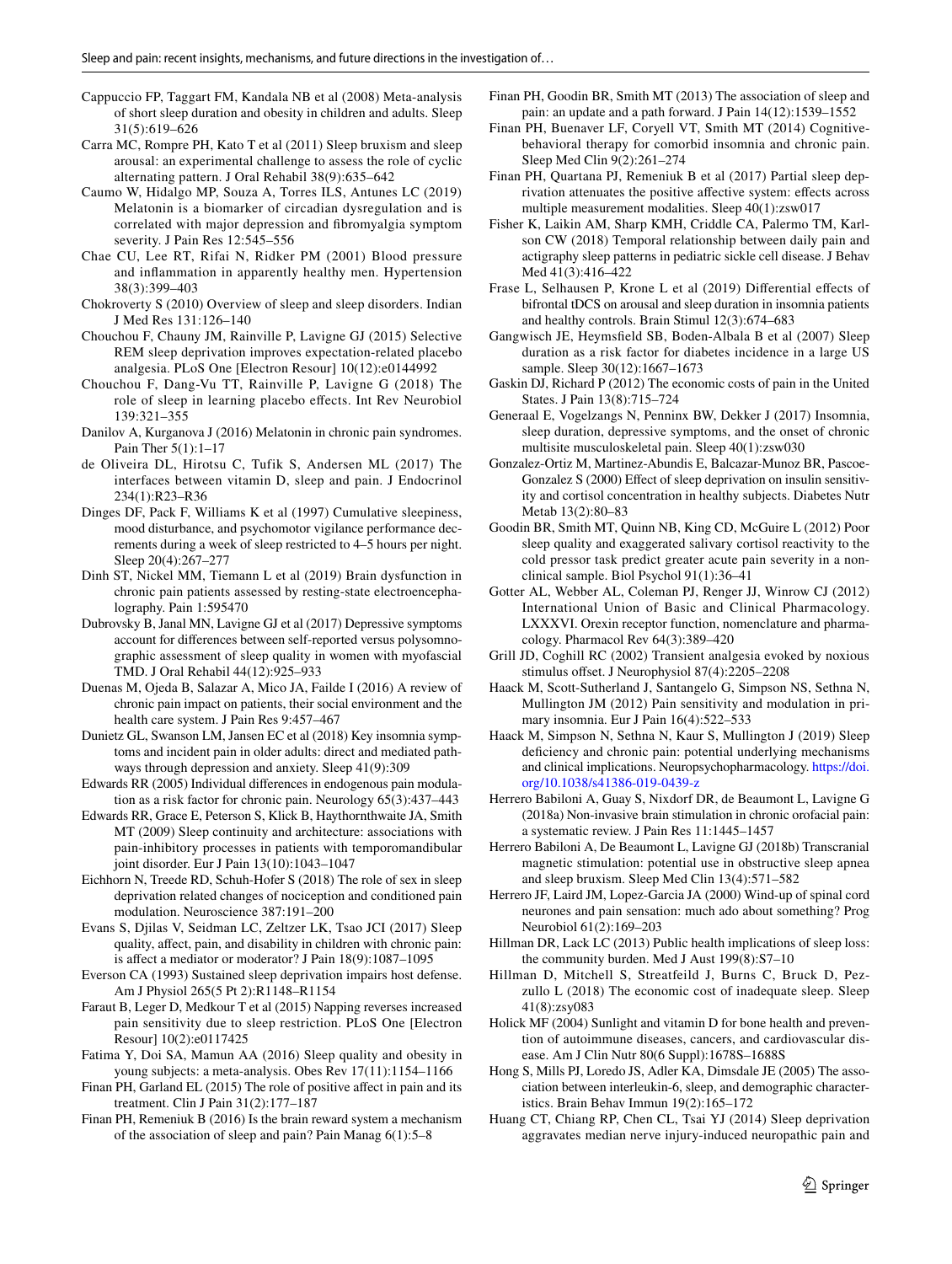enhances microglial activation by suppressing melatonin secretion. Sleep 37(9):1513–1523

- <span id="page-11-37"></span>Huang Z, Li Y, Bianchi MT et al (2018) Repetitive transcranial magnetic stimulation of the right parietal cortex for comorbid generalized anxiety disorder and insomnia: a randomized, doubleblind, sham-controlled pilot study. Brain Stimul 11(5):1103–1109
- <span id="page-11-3"></span>International Pain Summit of the International Association for the Study of P (2011) Declaration of Montreal: declaration that access to pain management is a fundamental human right. J Pain Palliat Care Pharmacother 25(1):29–31
- <span id="page-11-22"></span>Irwin MR, Olmstead R, Carroll JE (2016) Sleep disturbance, sleep duration, and infammation: a systematic review and meta-analysis of cohort studies and experimental sleep deprivation. Biol Psychiatry 80(1):40–52
- <span id="page-11-26"></span>Janssen SA (2002) Negative afect and sensitization to pain. Scand J Psychol 43(2):131–137
- <span id="page-11-38"></span>Jodoin M, Rouleau D, Larson-Dupuis C, Gosselin N, De Beaumont L (2017) The clinical utility of repetitive transcranial magnetic stimulation in reducing the risks of transitioning from acute to chronic pain in traumatically injured patients. Prog Neuropsychopharmacol Biol Psychiatry. 87(Pt B):322–331. [https://doi.](https://doi.org/10.1016/j.pnpbp.2017.07.005) [org/10.1016/j.pnpbp.2017.07.005](https://doi.org/10.1016/j.pnpbp.2017.07.005)
- <span id="page-11-18"></span>Karmann AJ, Lauer C, Ziegler E, Killian L, Horn-Hofmann C, Lautenbacher S (2018) Associations of nocturnal sleep with experimental pain and pain catastrophizing in healthy volunteers. Biol Psychol 135:1–7
- <span id="page-11-32"></span>Kaur T, Shyu BC (2018) Melatonin: a new-generation therapy for reducing chronic pain and improving sleep disorder-related pain. Adv Exp Med Biol 1099:229–251
- <span id="page-11-35"></span>Kichline T, Cushing CC, Ortega A, Friesen C, Schurman JV (2019) Associations between physical activity and chronic pain severity in youth with chronic abdominal pain. Clin J Pain 35:618–624
- <span id="page-11-0"></span>Killgore WD, Balkin TJ, Wesensten NJ (2006) Impaired decision making following 49 h of sleep deprivation. J Sleep Res 15(1):7–13
- <span id="page-11-19"></span>Klyne DM, Moseley GL, Sterling M, Barbe MF, Hodges PW (2018) Individual variation in pain sensitivity and conditioned pain modulation in acute low back pain: efect of stimulus type, sleep, and psychological and lifestyle factors. J Pain 19(8):942 e941–942 e918
- <span id="page-11-23"></span>Knutson KL, Spiegel K, Penev P, Van Cauter E (2007) The metabolic consequences of sleep deprivation. Sleep Med Rev 11(3):163–178
- <span id="page-11-28"></span>Koffel EA, Koffel JB, Gehrman PR (2015) A meta-analysis of group cognitive behavioral therapy for insomnia. Sleep Med Rev 19:6–16
- <span id="page-11-25"></span>Konjarski M, Murray G, Lee VV, Jackson ML (2018) Reciprocal relationships between daily sleep and mood: a systematic review of naturalistic prospective studies. Sleep Med Rev 42:47–58
- <span id="page-11-27"></span>Kothari DJ, Davis MC, Yeung EW, Tennen HA (2015) Positive afect and pain: mediators of the within-day relation linking sleep quality to activity interference in fbromyalgia. Pain 156(3):540–546
- <span id="page-11-34"></span>Krause AJ, Prather AA, Wager TD, Lindquist MA, Walker MP (2019) The pain of sleep loss: a brain characterization in humans. J Neurosci 39(12):2291–2300
- <span id="page-11-10"></span>Landry GJ, Best JR, Liu-Ambrose T (2015) Measuring sleep quality in older adults: a comparison using subjective and objective methods. Front Aging Neurosci 7:166
- <span id="page-11-24"></span>Larsen JT, Hershfeld HE, Stastny BJ, Hester N (2017) On the relationship between positive and negative afect: their correlation and their co-occurrence. Emotion 17(2):323–336
- <span id="page-11-7"></span>Lautenbacher S (2018) Sleep and pain are defnitely coupled-but how tight is this coupling? Pain 159(1):3–4
- <span id="page-11-6"></span>Lautenbacher S, Kundermann B, Krieg JC (2006) Sleep deprivation and pain perception. Sleep Med Rev 10(5):357–369
- <span id="page-11-9"></span>Laverdure-Dupont D, Rainville P, Renancio C, Montplaisir J, Lavigne G (2018) Placebo analgesia persists during sleep: an

experimental study. Prog Neuropsychopharmacol Biol Psychiatry 85:33–38

- <span id="page-11-5"></span>Lavigne GJ, Sessle BJ (2016) The neurobiology of orofacial pain and sleep and their interactions. J Dent Res 95:1109–1116
- <span id="page-11-12"></span>Lavigne G, Zucconi M, Castronovo C, Manzini C, Marchettini P, Smirne S (2000) Sleep arousal response to experimental thermal stimulation during sleep in human subjects free of pain and sleep problems. Pain 84(2–3):283–290
- <span id="page-11-31"></span>Lee MA, Walker RW, Hildreth TJ, Prentice WM (2006) A survey of pain in idiopathic Parkinson's disease. J Pain Symptom Manag 32(5):462–469
- <span id="page-11-20"></span>Lee YC, Lu B, Edwards RR et al (2013) The role of sleep problems in central pain processing in rheumatoid arthritis. Arthritis Rheum 65(1):59–68
- <span id="page-11-8"></span>Lewandowski Holley A, Rabbitts J, Zhou C, Durkin L, Palermo TM (2017) Temporal daily associations among sleep and pain in treatment-seeking youth with acute musculoskeletal pain. J Behav Med 40(4):675–681
- <span id="page-11-14"></span>Lewis GN, Rice DA, McNair PJ (2012) Conditioned pain modulation in populations with chronic pain: a systematic review and meta-analysis. J Pain 13(10):936–944
- <span id="page-11-21"></span>Ligato D, Petersen KK, Morch CD, Arendt-Nielsen L (2018) Ofset analgesia: the role of peripheral and central mechanisms. Eur J Pain 22(1):142–149
- <span id="page-11-33"></span>Liguori C, Izzi F, Mercuri NB et al (2017) Vitamin D status of male OSAS patients improved after long-term CPAP treatment mainly in obese subjects. Sleep Med 29:81–85
- <span id="page-11-1"></span>Liu JW, Tu YK, Lai YF et al (2019) Associations between sleep disturbances and suicidal ideation, plans, and attempts in adolescents: a systematic review and meta-analysis. Sleep 42:zsz054
- <span id="page-11-39"></span>Lotsch J, Ultsch A (2018) Machine learning in pain research. Pain 159(4):623–630
- <span id="page-11-36"></span>Marshansky S, Mayer P, Rizzo D, Baltzan M, Denis R, Lavigne GJ (2018) Sleep, chronic pain, and opioid risk for apnea. Prog Neuropsychopharmacol Biol Psychiatry 87(Pt B):234–244
- <span id="page-11-4"></span>Mathias JL, Cant ML, Burke ALJ (2018) Sleep disturbances and sleep disorders in adults living with chronic pain: a metaanalysis. Sleep Med 52:198–210
- <span id="page-11-17"></span>Matre D, Andersen MR, Knardahl S, Nilsen KB (2016) Conditioned pain modulation is not decreased after partial sleep restriction. Eur J Pain 20(3):408–416
- <span id="page-11-11"></span>Mazza S, Magnin M, Bastuji H (2012) Pain and sleep: from reaction to action. Neurophysiol Clin 42(5):337–344
- <span id="page-11-29"></span>McCrae CS, Williams J, Roditi D et al (2018) Cognitive behavioral treatments for insomnia (CBT-I) and pain (CBT-P) in adults with comorbid chronic insomnia and fbromyalgia: clinical outcomes from the SPIN randomized controlled trial. Sleep 14:1595–1603
- <span id="page-11-2"></span>Melzack R (1990) Phantom limbs and the concept of a neuromatrix. Trends Neurosci 13(3):88–92
- <span id="page-11-16"></span>Moana-Filho EJ, Herrero Babiloni A (2018) Endogenous pain modulation in chronic temporomandibular disorders: Derivation of pain modulation profles and assessment of its relationship with clinical characteristics. J Oral Rehabil 46(3):219–232. [https://](https://doi.org/10.1111/joor.12745) [doi.org/10.1111/joor.12745](https://doi.org/10.1111/joor.12745)
- <span id="page-11-15"></span>Moana-Filho EJ, Herrero Babiloni A, Theis-Mahon NR (2018) Endogenous pain modulation in chronic orofacial pain: a systematic review and meta-analysis. Pain 159(8):1441–1455
- <span id="page-11-13"></span>Moana-Filho EJ, Herrero Babiloni A, Nisley A (2019) Endogenous pain modulation assessed with offset analgesia is not impaired in chronic temporomandibular disorder pain patients. J Oral Rehabil.<https://doi.org/10.1111/joor.12832>
- <span id="page-11-30"></span>Moradi M, Yazdanian M, Haghparast A (2015) Role of dopamine D2-like receptors within the ventral tegmental area and nucleus accumbens in antinociception induced by lateral hypothalamus stimulation. Behav Brain Res 292:508–514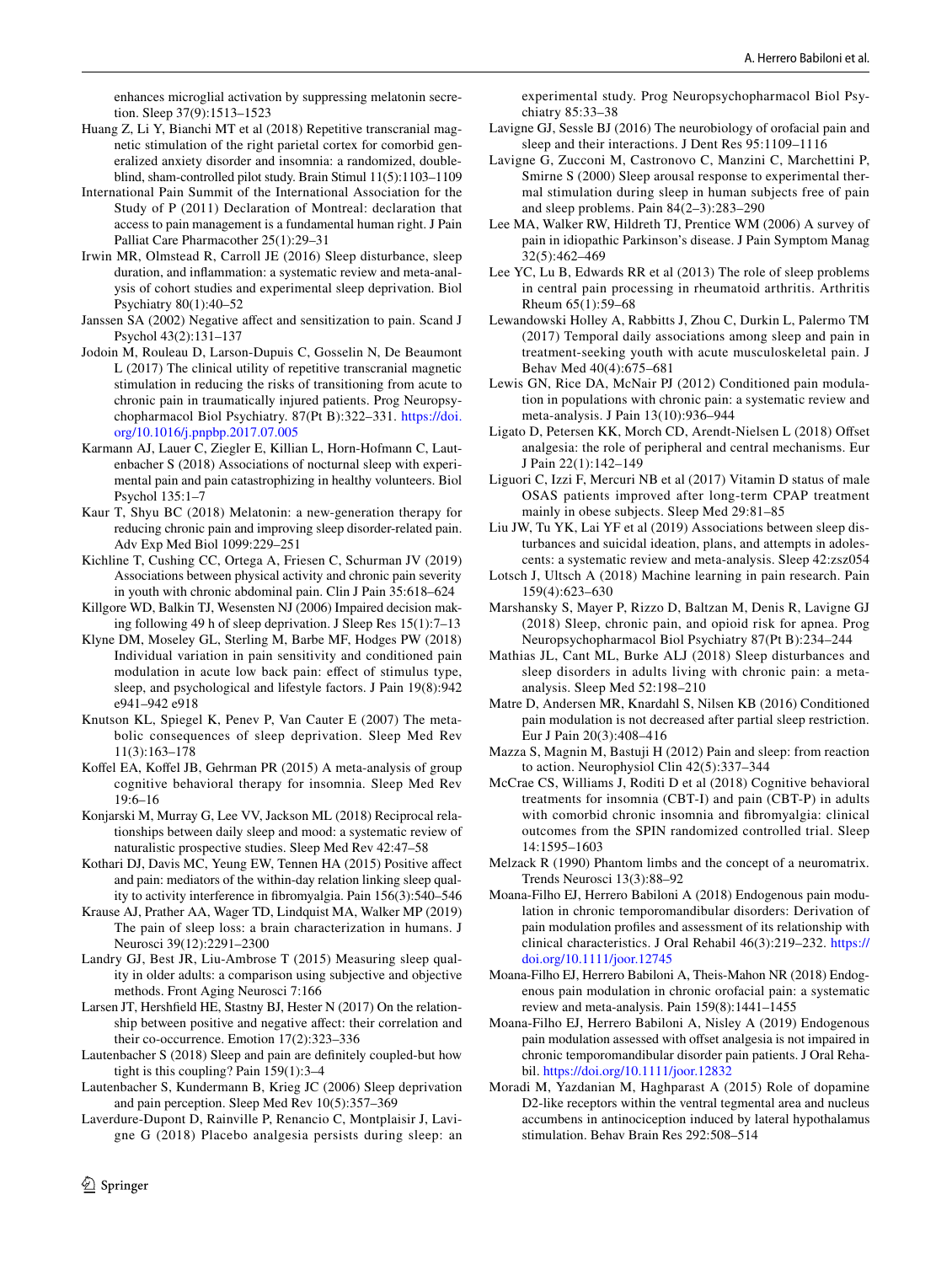- <span id="page-12-19"></span>Mullington JM, Simpson NS, Meier-Ewert HK, Haack M (2010) Sleep loss and infammation. Best Pract Res Clin Endocrinol Metab 24(5):775–784
- <span id="page-12-29"></span>Ng KY, Leong MK, Liang H, Paxinos G (2017) Melatonin receptors: distribution in mammalian brain and their respective putative functions. Brain Struct Funct 222(7):2921–2939
- <span id="page-12-18"></span>Niesters M, Hoitsma E, Sarton E, Aarts L, Dahan A (2011) Offset analgesia in neuropathic pain patients and efect of treatment with morphine and ketamine. Anesthesiology 115(5):1063–1071
- <span id="page-12-13"></span>Nir RR, Yarnitsky D (2015) Conditioned pain modulation. Curr Opin Support Palliat Care 9(2):131–137
- <span id="page-12-14"></span>O'Brien AT, Deitos A, Trinanes Pego Y, Fregni F, Carrillo-de-la-Pena MT (2018) Defective endogenous pain modulation in fbromyalgia: a meta-analysis of temporal summation and conditioned pain modulation paradigms. J Pain 19(8):819–836
- <span id="page-12-40"></span>O'Connell NE, Marston L, Spencer S, DeSouza LH, Wand BM (2018) Non-invasive brain stimulation techniques for chronic pain. Cochrane Database Syst Rev 3:CD008208
- <span id="page-12-1"></span>Ogilvie RD (2001) The process of falling asleep. Sleep Med Rev 5(3):247–270
- <span id="page-12-37"></span>Parrino L, Boselli M, Spaggiari MC, Smerieri A, Terzano MG (1998) Cyclic alternating pattern (CAP) in normal sleep: polysomnographic parameters in diferent age groups. Electroencephalogr Clin Neurophysiol 107(6):439–450
- <span id="page-12-36"></span>Parrino L, Ferri R, Bruni O, Terzano MG (2012) Cyclic alternating pattern (CAP): the marker of sleep instability. Sleep Med Rev 16(1):27–45
- <span id="page-12-35"></span>Parrino L, Grassi A, Milioli G (2014) Cyclic alternating pattern in polysomnography: what is it and what does it mean? Curr Opin Pulm Med 20(6):533–541
- <span id="page-12-17"></span>Paul-Savoie E, Marchand S, Morin M et al (2012) Is the deficit in pain inhibition in fbromyalgia infuenced by sleep impairments? Open Rheumatol J 6:296–302
- <span id="page-12-11"></span>Peter-Derex L, Magnin M, Bastuji H (2015) Heterogeneity of arousals in human sleep: a stereo-electroencephalographic study. Neuroimage 123:229–244
- <span id="page-12-4"></span>Pigeon WR, Pinquart M, Conner K (2012) Meta-analysis of sleep disturbance and suicidal thoughts and behaviors. J Clin Psychiatry 73(9):e1160–e1167
- <span id="page-12-5"></span>Price DD (2000) Psychological and neural mechanisms of the afective dimension of pain. Science 288(5472):1769–1772
- <span id="page-12-12"></span>Price DD, Hu JW, Dubner R, Gracely RH (1977) Peripheral suppression of frst pain and central summation of second pain evoked by noxious heat pulses. Pain 3(1):57–68
- <span id="page-12-25"></span>Quartana PJ, Campbell CM, Edwards RR (2009) Pain catastrophizing: a critical review. Expert Rev Neurother 9(5):745–758
- <span id="page-12-9"></span>Rabbitts JA, Zhou C, Narayanan A, Palermo TM (2017) Longitudinal and temporal associations between daily pain and sleep patterns after major pediatric surgery. J Pain 18(6):656–663
- <span id="page-12-6"></span>Racine M (2018) Chronic pain and suicide risk: a comprehensive review. Prog Neuropsychopharmacol Biol Psychiatry 87(Pt B):269–280
- <span id="page-12-24"></span>Ravyts SG, Dzierzewski JM, Raldiris T, Perez E (2018) Sleep and pain interference in individuals with chronic pain in mid- to latelife: the infuence of negative and positive afect. J Sleep Res 1:e12807
- <span id="page-12-27"></span>Razavi BM, Hosseinzadeh H (2017) A review of the role of orexin system in pain modulation. Biomed Pharmacother 90:187–193
- <span id="page-12-21"></span>Redwine L, Hauger RL, Gillin JC, Irwin M (2000) Efects of sleep and sleep deprivation on interleukin-6, growth hormone, cortisol, and melatonin levels in humans. J Clin Endocrinol Metab 85(10):3597–3603
- <span id="page-12-10"></span>Ree A, Nilsen KB, Knardahl S, Sand T, Matre D (2019) Sleep restriction does not potentiate nocebo-induced changes in pain and cortical potentials. Eur J Pain.<https://doi.org/10.1002/ejp.1466>
- <span id="page-12-38"></span>Rizzi M, Sarzi-Puttini P, Atzeni F et al (2004) Cyclic alternating pattern: a new marker of sleep alteration in patients with fbromyalgia? J Rheumatol 31(6):1193–1199
- <span id="page-12-39"></span>Rizzi M, Radovanovic D, Santus P et al (2017) Infuence of autonomic nervous system dysfunction in the genesis of sleep disorders in fbromyalgia patients. Clin Exp Rheumatol 35 Suppl 105(3):74–80
- <span id="page-12-28"></span>Roohbakhsh A, Alavi MS, Azhdari-Zarmehri H (2018) The orexinergic (hypocretin) system and nociception: an update to supraspinal mechanisms. Curr Med Chem 25(32):3917–3929
- <span id="page-12-41"></span>Salas RE, Galea JM, Gamaldo AA et al (2014) Increased use-dependent plasticity in chronic insomnia. Sleep 37(3):535–544
- <span id="page-12-33"></span>Sardi NF, Lazzarim MK, Guilhen VA et al (2018a) Chronic sleep restriction increases pain sensitivity over time in a periaqueductal gray and nucleus accumbens dependent manner. Neuropharmacology 139:52–60
- <span id="page-12-34"></span>Sardi NF, Tobaldini G, Morais RN, Fischer L (2018b) Nucleus accumbens mediates the pronociceptive effect of sleep deprivation: the role of adenosine A2A and dopamine D2 receptors. Pain 159(1):75–84
- <span id="page-12-22"></span>Sauvet F, Leftheriotis G, Gomez-Merino D et al (2010) Effect of acute sleep deprivation on vascular function in healthy subjects. J Appl Physiol 108(1):68–75
- <span id="page-12-7"></span>Schuh-Hofer S, Wodarski R, Pfau DB et al (2013) One night of total sleep deprivation promotes a state of generalized hyperalgesia: a surrogate pain model to study the relationship of insomnia and pain. Pain 154(9):1613–1621
- <span id="page-12-8"></span>Schuh-Hofer S, Baumgartner U, Treede RD (2015) Efect of sleep deprivation on the electrophysiological signature of habituation to noxious laser stimuli. Eur J Pain 19(8):1197–1209
- <span id="page-12-31"></span>Schuh-Hofer S, Eichhorn N, Grinevich V, Treede RD (2018) Sleep deprivation related changes of plasma oxytocin in males and female contraceptive users depend on sex and correlate diferentially with anxiety and pain hypersensitivity. Front Behav Neurosci 12:161
- <span id="page-12-26"></span>Schwartz N, Temkin P, Jurado S et al (2014) Chronic pain. Decreased motivation during chronic pain requires long-term depression in the nucleus accumbens. Science 345(6196):535–542
- <span id="page-12-32"></span>Seminowicz DA, Remeniuk B, Krimmel SR et al (2019) Pain-related nucleus accumbens function: modulation by reward and sleep disruption. Pain 160(5):1196–1207
- <span id="page-12-42"></span>Shahin M, Ahmed B, Hamida ST, Mulafer FL, Glos M, Penzel T (2017) Deep learning and insomnia: assisting clinicians with their diagnosis. IEEE J Biomed Health Inform 21(6):1546–1553
- <span id="page-12-3"></span>Shi L, Chen SJ, Ma MY et al (2018) Sleep disturbances increase the risk of dementia: a systematic review and meta-analysis. Sleep Med Rev 40:4–16
- <span id="page-12-30"></span>Shipton EA, Shipton EE (2015) Vitamin D and pain: vitamin D and its role in the aetiology and maintenance of chronic pain states and associated comorbidities. Pain Res Treat 2015:904967
- <span id="page-12-0"></span>Siegel JM (2005) Clues to the functions of mammalian sleep. Nature 437(7063):1264–1271
- <span id="page-12-2"></span>Siegel JM (2011) REM sleep: a biological and psychological paradox. Sleep Med Rev 15(3):139–142
- <span id="page-12-20"></span>Simpson N, Dinges DF (2007) Sleep and infammation. Nutr Rev 65(12 Pt 2):S244–S252
- <span id="page-12-16"></span>Simpson NS, Scott-Sutherland J, Gautam S, Sethna N, Haack M (2018) Chronic exposure to insufficient sleep alters processes of pain habituation and sensitization. Pain 159(1):33–40
- <span id="page-12-23"></span>Smith BW, Zautra AJ (2008) Vulnerability and resilience in women with arthritis: test of a two-factor model. J Consult Clin Psychol 76(5):799–810
- <span id="page-12-15"></span>Smith MT, Edwards RR, McCann UD, Haythornthwaite JA (2007) The efects of sleep deprivation on pain inhibition and spontaneous pain in women. Sleep 30(4):494–505